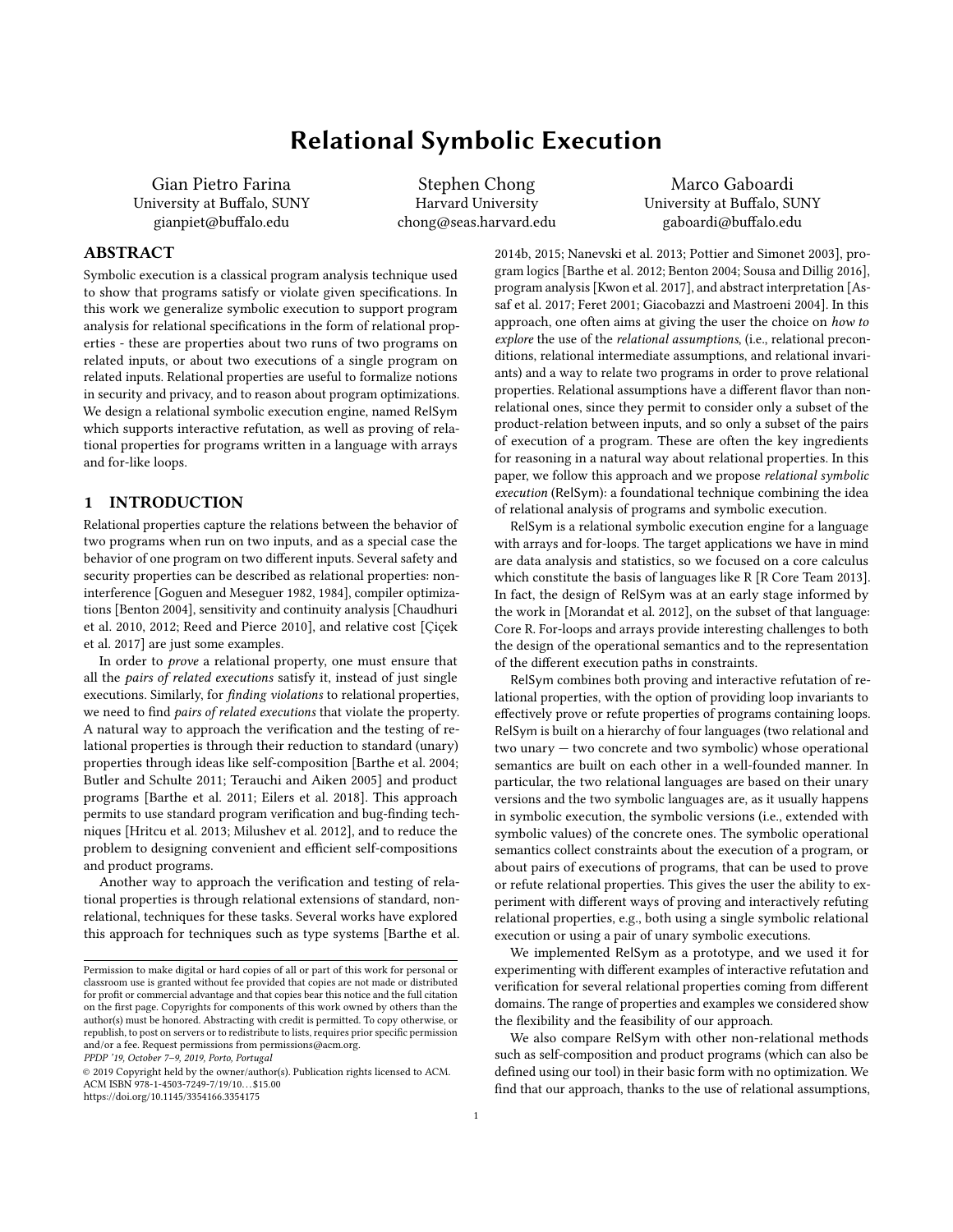improves in efficiency with respect to self-composition. Product programs give verification conditions that are often comparable to the one obtained using relational methods, and they can use standard symbolic execution tools, but a challenge in using this technique is the additional cost, in term of design, in building the product—even if recent developments considerably eased this task, e.g., [\[Eilers et al.](#page-13-4) [2018\]](#page-13-4). In relational symbolic execution, we do not need any pre-processing and we can directly analyze a program in a relational way. This shows a trade-off between the different techniques which can be exploited accordingly to the concrete target application. At the current stage, RelSym users need to provide invariants for loops with symbolic guards. We envision for the future to combine our approach with invariant synthesis techniques, especially relational ones, e.g., [\[Chen et al.](#page-12-11) [2017,](#page-12-11) [2011;](#page-12-12) [Qin et al.](#page-13-15) [2013;](#page-13-15) [Sigurbjarnarson et al. 2018\]](#page-13-16).

Summarizing, the main contributions of our work are:

- The design of a relational symbolic execution technique, Rel-Sym, for a language containing for-loops and arrays. This technique is based on relational and unary symbolic operational semantics that permits to explore the different execution paths of programs, maintaining constraints about pairs of executions that can be used to prove or refute relational properties.
- The extension of relational symbolic execution to support relational and unary invariants to completely explore a loop with symbolic guards.
- We have implemented RelSym in a prototype. The implementation uses an SMT solver to discharge the generated constraints. We show the effectiveness of our approach by analyzing several examples for different relational properties.

Outline. The paper is structured in the following way: in Section [2](#page-1-0) we introduce the different design choices behind RelSym in an informal way. Using four running examples Section [3](#page-2-0) shows at an high level how RelSym works and how relational assumptions help in cutting the search space for proofs and refutation witnesses. In Section [4,](#page-4-0) [5,](#page-6-0) and [6](#page-8-0) we provide the main technical material describing the four languages behind RelSym and the meta theoretical results that connect them. Section [7](#page-10-0) provides some details about the RelSym implementation. In Section [8](#page-10-1) we provide an experimental comparison of the relational symbolic approach with other standard techniques for the verification and bug finding of relational properties such as self-composition and product programs. Finally, in Section [9](#page-11-0) we discuss related works and in Section [10](#page-12-13) we conclude by providing a summary of this work.

# <span id="page-1-0"></span>2 RELATIONAL SYMBOLIC EXECUTION: INFORMALLY

In this section, we will give an high-level introduction to the main characteristics of RelSym.

Relational semantics. RelSym is based on a relational operational semantics, which describes the execution of two, potentially different, programs in two, potentially different, memories. In this semantics a memory e.g.,  $M$  can map a variable e.g.,  $x$ , either to a single value, for instance  $M(x) = 4$ , or to a pair of values, for

instance  $M(x) = (3, 4)$ . In the first case, we know that in the two executions  $x$  will take the same value 4. In the second case,  $x$  will take two different values in the two executions that is 3 and 4. In assertions, when we refer to one of the two executions of the program we use indexed objects. For instance by writing  $x_1$  we mean the variable  $x$  interpreted in the first (left) execution. When we instead have a precondition that implies that the variable has the same value in both run we will just avoid indexes and write, for example, just  $x$ . The relational character of memories is extended also to the operational semantics of commands and expressions thanks to a pairing construct  $\langle \cdot | \cdot \rangle$ . In the spirit of [\[Pottier and Simonet 2003\]](#page-13-8), with  $\langle c_1 | c_2 \rangle$  we denote a pair of commands that might differ in two runs. These are needed, for instance, when the guard e, of a conditional if  $e$  then  $c_1$  else  $c_2$ , evaluates to different values in the two executions, and so the two executions need to take different branches. For instance, when evaluating if  $e$  then  $c_1$  else  $c_2$ , if  $e$ evaluates to  $\langle 1 | 0 \rangle$ , the first execution needs to evaluate  $c_1$ , while the second one needs to evaluate  $c_2$ . This situation is resolved by using the command pair  $\langle c_1 | c_2 \rangle$ . To relationally execute a paired command  $\langle c_1 | c_2 \rangle$  we execute both  $c_1$  and  $c_2$  in a unary fashion on two different memories independently and when they both terminate we merge the two final unary memories in one final relational memory.

Symbolic semantics. To enable symbolic execution, the RelSym engine also supports symbolic values  $X, Y, \ldots$  As in standard symbolic execution, a symbolic value  $X$  represents a set of possible concrete values. However, in relational symbolic execution, symbolic values can appear also in pairs  $\langle X | Y \rangle$ . During the computation, symbolic values are refined through constraints coming from pre and postconditions, invariants, and conditionals . At each step, the constraints describe all the possible concrete values that symbolic values, and pairs of symbolic values, can assume. As a simple example, consider symbolic execution of the program if  $x = 0$  then  $c_1$  else  $c_2$  starting with a memory M where  $M(x) = X$ . Note that the symbolic value X represents an arbitrary concrete value, but the value is the same for both executions. Symbolic execution of the program would follow both the first branch (collecting the constraint  $X = 0$ ) and the second branch (collecting the constraint  $X \neq 0$ ). The two constraints restrict the set of concrete values that  $X$  can represent in the two branches, respectively. Consider instead executing the same program but with an initial memory where  $M(x) = \langle X_1 | X_2 \rangle$ . Here, the two executions map the variable  $x$  to different symbolic values, meaning that the value of variable  $x$  may differ in the two executions. Symbolic execution of the conditional would generate four possible configurations, based on all possible combinations of the left and right executions taking the true and false branches. Using relational assumptions, we can cut the space of the branches to explore and still get an analysis relational in nature that allows us to exploit the naturality of this approach instead of reducing it to a unary approach.

Relational ghost variables. We will make use of (relational) ghost variables [\[Hofmann and Pavlova 2008\]](#page-13-17) to annotate programs or to give specifications for them. Ghost variables are variables that don't correspond to real program entities but appear only in the specification of a program. For instance when we will reason about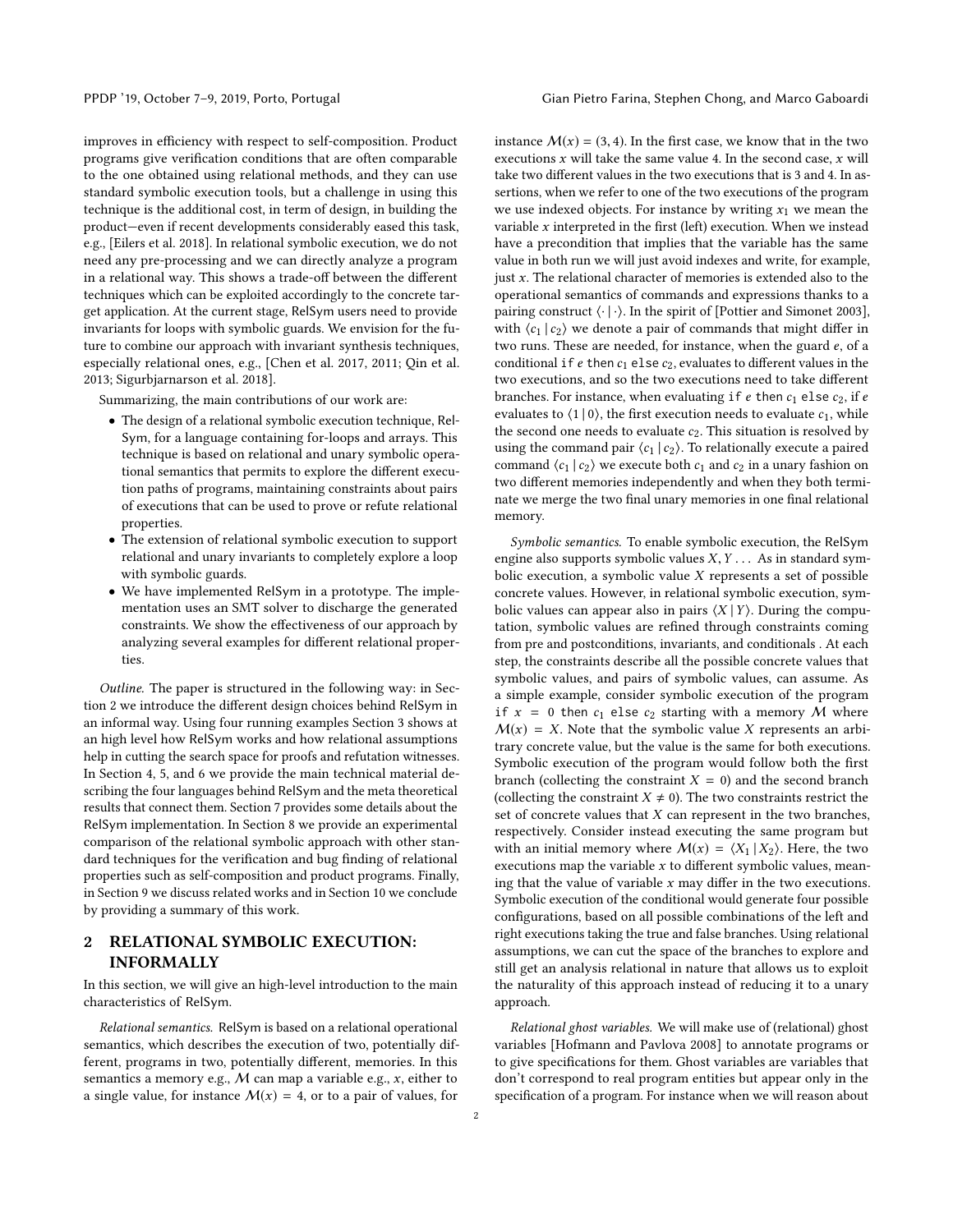relational cost we will use a relational variable  $\gamma$  which counts the cost of the two runs. Other ghost variables can be used to reason about other properties for instance covert channels or trace equivalence. The operational semantics of the languages does not cover ghost variables by itself, but it can easily be extended by adding conditions to the rule describing how they evolve during the computation. For instance when reasoning about cost we can select a (potentially proper) subset of rules of the semantics which cover the cost model we have in mind, and extend them with conditions describing how γ evolves. For simplicity in Section [3](#page-2-0) we will measure the cost of a program by the number of assignments it performs.

Proving relational specifications. Throughout the whole paper we will use (relational) Hoare triples to denote specifications of programs. That is, we will say that a program satisfies (or doesn't) the triple  $\{\Phi\}c\{\Psi\}$ . Symbolic execution can be used to prove valid specifications. In general, if starting from a symbolic initial state that satisfies a precondition  $\Phi$  we execute (relationally and) symbolically a program c and we only reach final states where the path constraints imply the postcondition Ψ we know that the triple  $\{\Phi\}c\{\Psi\}$  is valid.

Interactive refutation and counterexample generation. The dual way of reasoning is what symbolic execution is mostly used for. Symbolic execution searches for final states whose associated path constraints don't imply the postcondition desired, if they are found it means that there is at least one state where the desired postcondition might not hold. Symbolic execution has been proved useful to generate concrete test cases that demonstrate violation of specifications. This is usually done by using constraint solvers to find substitutions for symbolic values that satisfy at the same time the negation of the postcondition on the final states (the violation of the specification) and some path condition (i.e., constraints over symbolic values based on the control flow of the symbolic execution) guaranteeing the reachability of the violation. RelSym can be used in the same way to find violations of relational properties.

Loops. Traditionally, symbolic execution has been used more for bug finding and testing [\[Khurshid et al.](#page-13-18) [2003;](#page-13-18) [King 1976\]](#page-13-19) than for proving. One of the reasons for this is that conditionals and loops may create state explosion, and long (possibly infinite) traces of configurations. To improve this situation we extend relational symbolic execution with loop invariants [\[Hentschel et al.](#page-13-20) [2014\]](#page-13-20) so that the symbolic execution of a loop can be performed by jumping over the loop in one step and by adding an invariant to the path condition. We design two rules for unary and relational invariants which allow one to reason in one step about loops both for proving and for finding counterexamples. We will see in Section [3](#page-2-0) that using an invariant allows us to reason about arrays with symbolic length, proving in this way this program satisfies a relational property (Lipschitz continuity) for arrays of arbitrary length. When searching for counterexamples, the situation is a bit more delicate. Indeed, just providing an inductive invariant may lead to unrealizable counterexamples: satisfiable substitutions that are not produced by any concrete execution. This can happen when the invariants do not determine precisely enough the state that can be reached after the

loop. To avoid this situation in subsection [6.3](#page-9-0) we formalize a notion of strength of an invariant. RelSym uses this notion to check whether the invariant provided is strong enough ensuring that if a counterexample is found, then indeed it corresponds to a concrete execution (or a pair of concrete executions) violating the (possibly relational) specification of the program. Using loop with invariants mitigates in part the state explosion problem but it does not solve it entirely. A lot of research has focused and still focuses on taming the state explosion in traditional symbolic execution. These techniques can also be used for relational symbolic execution in order to tame this complexity. Since RelSym is intended as a foundational work we won't concern ourselves here with integrating the framework with standard techniques for reducing space explosion, or loop invariant synthesization, as our goal is to present a different approach to the verification and interactive refutation of relational properties.

Comparison with self-composition and product programs. We already discussed how self-composition and product programs are standard approaches which reduce relational properties to unary properties, and which allow one to use standard program verification and bug-finding techniques. At the design level, we do not propose our approach in contrast with these techniques but as an alternative. Indeed, one can use RelSym also as a standard symbolic execution engine and use these techniques as a pre-processing phase transforming the program in its self-composition or product program. However, we believe that at the technical level, relational symbolic execution offers, in several situations, some keys advantages that permit to maximize the relational reasoning. Indeed in the next section we will see that we don't need to reason about the functional correctness of the programs, to prove or disprove (even though to effectively find counterexamples strong invariants involving a functional description might be needed) relational properties. This property is very useful in relational reasoning since it does allow one to reduce the complexity of the constraints that one need to consider. Self-composition cannot directly support this for example for arrays with symbolic length, while product programs can support it but it requires more complex invariants than in the case of relational symbolic execution. To understand better this kind of trade-offs we perform an experimental evaluation comparing RelSym with self-composition and product programs in Section [8.](#page-10-1)

# <span id="page-2-0"></span>3 EXAMPLES

In this section we present a few examples for proving and disproving relational properties of programs. We will hide many details in order to not distract the reader from the main point of the section which is to provide a general understanding of the way RelSym works. For example, in the following we use assertions and constraints interchangeably but later on (i.e., Section [4](#page-4-0) and [5\)](#page-6-0) the will be treated differently.

Proving anti-monotonicity of the inverse of cumulative distribution function  $(c.d.f)$  - concrete bounds. As a first motivating example we consider the program in Figure [1.](#page-3-0) The program takes in input a real number  $q \in [0, 1]$  and an array d of size  $k \ge 1$  such that  $∀i.1 ≤ i ≤ k.d[i] = P[X ≤ i]$ , where X is some unspecified random variable. That is,  $d$  represents the c.d.f of a random variable  $X$  whose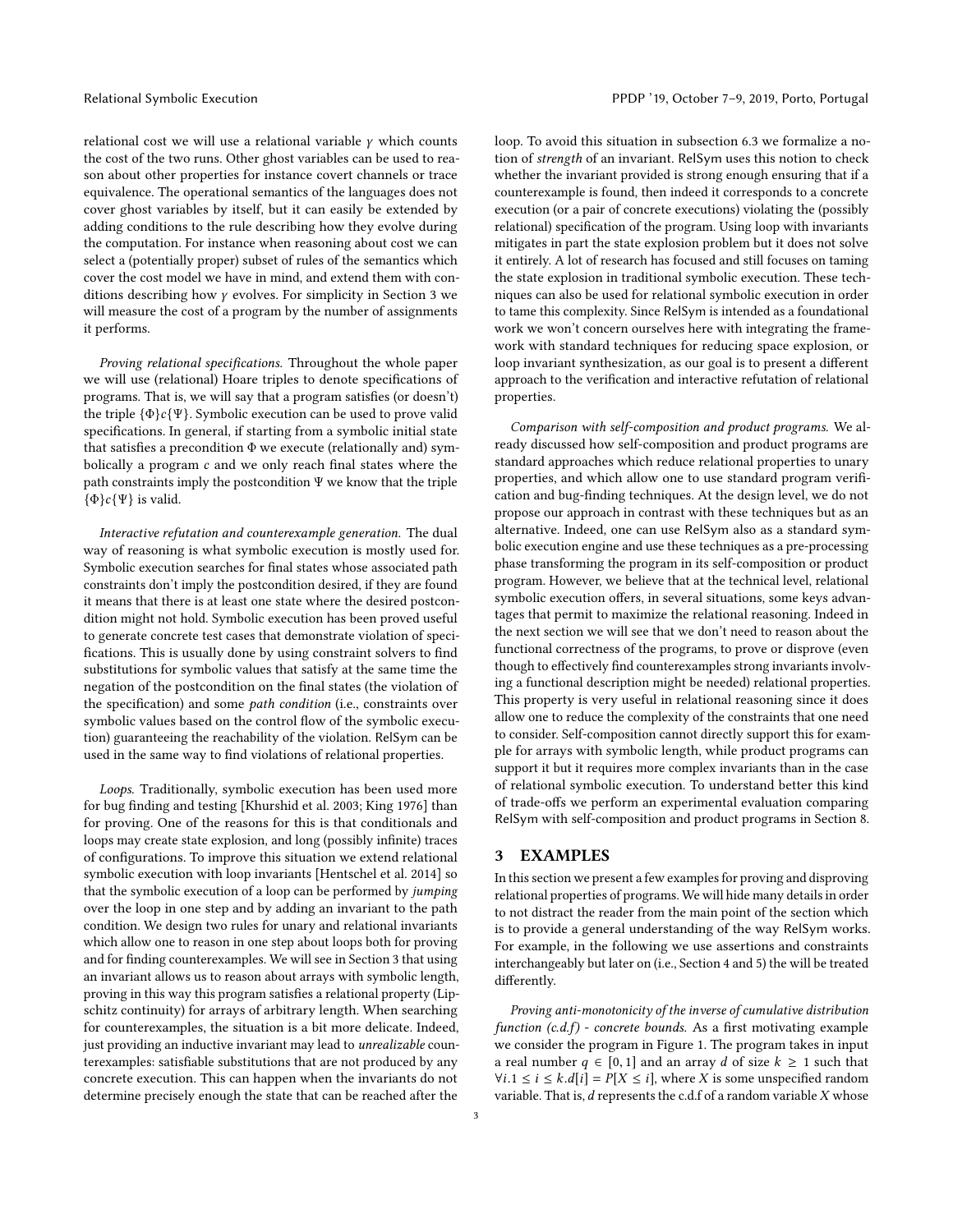| 1) | $cum \leftarrow 0$ ;                 |
|----|--------------------------------------|
| 2) | $x \leftarrow 0$ :                   |
| 3) | $for(i in 1: len(cd f))$ do          |
| 4) | if( <i>cum</i> $\ge$ <i>q</i> ) then |
| 5) | if( $x \leq 0$ ) then                |
| 6) | $x \leftarrow i$                     |
| 7) | else                                 |
| 8) | $cum\leftarrow cum + cdf[i]$         |
|    |                                      |

Figure 1: Let CDF the set of c.d.fs. The program implements  $F_{\bm{q}}^{-1}$  :  $\text{CDF} \rightarrow \mathbb{R}$ .  $F_q^{-1}$  is monotonically decreasing where the order  $\stackrel{?}{\leq_{cdf}}$ on CDF, encoded in finite arrays, is defined as:  $d_1 \leq_{cdf} d_2 \iff$  $\forall x. d_1[x] \leq d_2[x]$  and we consider the standard order on  $\mathbb{R}$ .

realizations lie in the set  $\{1, \ldots, k\}$ . The program then proceeds to compute the smallest x such that  $P[X \le x] \ge q$ . If we consider d as its input and  $x$  as its output then the program implements the function  $F_q^{-1}$ , i.e., the inverse c.d.f function. It is natural to consider the existence of  $g$  denotes the Einer 1. The function  $F_q^{-1}$ the point wise order on c.d.fs described in Figure [1.](#page-3-0) The function  $F_q^{-1}$ then, obeys the following relational property:  $\forall d_1, d_2, q.d_1 \leq_{c} df$  $d_2 \implies F_q^{-1}(d_1) \geq F_q^{-1}(d_2)$ . This property should hence be true for the program considered Let's see how to see this using PelSym the program considered. Let's see how to see this using RelSym. RelSym will start executing the program in a relational memory with two arrays  $d_1$  and  $d_2$  with the same length, say 5 for instance. Every value in the arrays will be symbolic. These arrays will be related by the following relational assumption (the precondition)  $\Phi \equiv \forall i.1 \leq i \leq 5. \implies d_1[i] \leq d_2[i]$ . What we want to show is that in every final state  $x_1 \ge x_2$ . At the *i*-th iteration (when  $x_h = 0$ , for  $h \in \{1, 2\}$ ) the constraint set will have the following constraints  $cum_h = d_h[1] + \cdots + d_h[i-1]^T$  $cum_h = d_h[1] + \cdots + d_h[i-1]^T$  $cum_h = d_h[1] + \cdots + d_h[i-1]^T$ . RelSym has now four possible<br>naths to explore given by the outer if -then-else and for three paths to explore given by the outer if-then-else, and for three of these there are four others given by the inner one, for a total of 13. Instead of following a brute force approach and continuing exploring all the paths we can see that one of the paths is already unsatisfiable. This because  $\Phi$  implies  $cum_2 \ge cum_1$  and hence the path characterized by the constraint  $cum_1 \geq q \wedge cum_2 < q$  is not satisfiable, and hence not reachable, so it can safely be pruned at every i-th iteration. This pruning was possible thanks to the relational assumption Φ. Similarly, at every i-th iteration, from the symbolic state characterized by  $cum_1 \geq q \wedge cum_2 \geq q$  we can disregard the path with constraints  $x_1 > 0$  and  $x_2 \le 0$ . Relational reasoning allowed us to reduce the number of paths to follow at every iteration form 13 to 8. It is easy to see how, following the remaining paths, RelSym only reaches final states where  $x_1 \ge x_2$ and hence proves the specification.

Proving k-Lipschitz continuity of sorting - symbolic bounds. In the second running example - code in Figure [2](#page-3-2) - we will again prove a relational property of a program acting on arrays. The difference with the previous example is that we will do it for array of symbolic (arbitrary) size n. To achieve that we will use a very natural relational invariant. In general given a sorting algorithm, run on two arrays  $a_1$ ,  $a_2$  of integers with the same length n and related by the following relational precondition  $\Phi = \forall t \cdot 1 \le t \le n \implies |a_1[t] - a_2[t]| \le k$ , we expect the sorted arrays to still satisfy the same condition. We

<span id="page-3-0"></span>PPDP '19, October 7-9, 2019, Porto, Portugal Gian Pietro Farina, Stephen Chong, and Marco Gaboardi

<span id="page-3-2"></span>1) for(i in 1 :  $len(a) - 1)$  do<br>2) for(j in i + 1 :  $len(a)$ ) 2) for(*j* in  $i + 1$  : len(*a*)) do<br>3) if(*a*[*i*] > *a*[*j*]) then 3)  $if(a[i] > a[j])$  then<br>4)  $z \leftarrow a[i]$ 4)  $z \leftarrow a[i]$ <br>5)  $a[i] \leftarrow a$ 5)  $a[i] \leftarrow a[j]$ <br>6)  $a[j] \leftarrow z$  $a[j] \leftarrow z$ 

#### Figure 2: k-Lipschitz continuity of a sorting algorithm.

can see this property as k-Lipschitz continuity of a sorting algorithm with respect to  $\ell$ −infinity norm in both the input and output space. In the program under scrutiny at every iteration of the inner loop we select the smallest element  $a[j]$  in the sub array  $[i+1 \dots n]$ and we swap it, if necessary, with  $a[i]$ . In order to make sense of this example it's important to understand that the three lines 4), 5), and 6) which implement the swapping are actually continuous. Indeed, when RelSym is executing the branching instruction, there are four possible ways the two executions can proceed, that is: both take the same branch, or they get different branches. When the two executions take the same branch then obviously Φ still holds. The following Observation [1](#page-3-3) guarantees that this is the case also when the two executions follow different branches.

<span id="page-3-3"></span>**ObservATION 1.** 
$$
\forall x, y, z, w, k.
$$
  
 $|x - y| \le k, |z - w| \le k, x > z, y \le w \implies |z - y| \le k, |x - w| \le k.$ 

For instance, instantiating  $x = a_1[i], y = a_2[i], z = a_1[i+1], w =$  $a_2[i + 1]$ , ensures that  $\Phi$  still holds when the left execution takes the true branch and the right execution takes the false branch. So, omitting synchronization of the loop variables, by using the invariant:  $I \equiv \forall t.1 \leq t < i \implies |a_1[t] - a_2[t]| \leq k$  for both the loops we can jump outside of the external loop to a unique state where  $I[len(a) + 1/i]$  holds. This state implies trivially the postcondition. The important fact to notice here is the very natural invariant that relational reasoning allows us to specify. In a unary execution instead we would have to come up with non trivial invariants allowing us to prove the functional correctness of the program. We will need to prove not only that the program produces a sorted sequence but also that the output is a a

Refuting cost equivalence - concrete bounds. In the next example we will use RelSym to refute a property about a pair of programs  $c_1, c_2$ . Let's consider the programs in Figure [3.](#page-4-1) As we mentioned, RelSym rules can be extended to use ghost variables that can be updated at every step of execution of the abstract machine. We can in this way reason about relational cost [\[Çiçek et al.](#page-12-3) [2017\]](#page-12-3), by using the relational ghost variable  $\gamma$  which gets incremented at every assignment. Let's see this in an example where the two programs take both in input an array of non negative symbolic integers of size 5 for instance. The two programs would sum in the variable  $t$  all their elements up to some value and save in the variable  $o$ the first index in the array that made  $t \geq k$  true. Obviously the first program has a higher cost in terms of assignments performed. We want to refute that the two programs have the same cost, that is our postcondition to falsify is  $\gamma_1 = \gamma_2$ , while our precondition would be  $\forall i.1 \leq i \leq 5 \implies a_1[i] = a_2[i]$ . At every iteration of the body, for i ranging from 1 to 5, RelSym would perform, using a specific rule, one step on the left execution updating  $t$  and no

<span id="page-3-1"></span><sup>1</sup>Actually it will contain the translation of this assertion in a constraint, but this is a technical detail.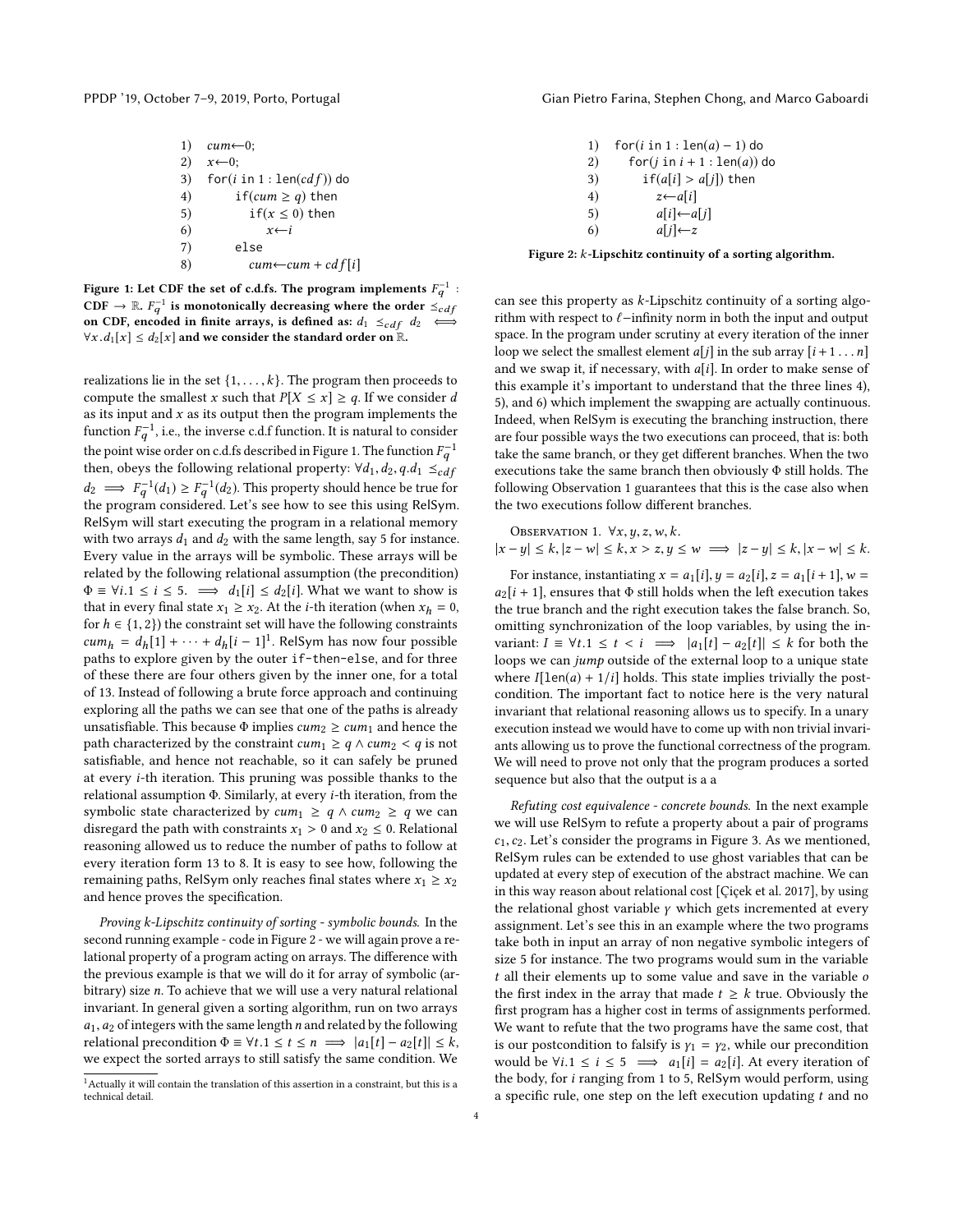steps in the right execution. So  $\gamma_1$  would be incremented but  $\gamma_2$ would not. Now the two runs are both about to execute a branching instruction. If on the left execution the guard is true we perform the assignment, and the same assignment is performed on the right. Hence the difference in cost is preserved. If the guard on the left is false we loop, performing another assignment, while on the second run we don't. RelSym would explore these paths finding an initial state, that is a set of concrete values for the array for which the execution of the two programs would lead to a final relational state where  $\gamma_1 > \gamma_2$ . We stress here how RelSym can, with specific rules, relationally analyze programs with different syntactical structures by looking for synchronization points, i.e., branching instructions, to maximise relational reasoning.

<span id="page-4-1"></span>

| Figure 3: The two versions of the program are not cost equivalent. |                                     |                                  |  |  |  |
|--------------------------------------------------------------------|-------------------------------------|----------------------------------|--|--|--|
|                                                                    | Version 1                           | <b>Version 2</b>                 |  |  |  |
| 6)                                                                 |                                     | else $t \leftarrow a[i] + t$     |  |  |  |
| 5)                                                                 | $0 \leftarrow i$                    | $0 \leftarrow i$                 |  |  |  |
| 4)                                                                 | if $(t \geq k \land o \leq 0)$ then | if $(o \leq 0)$ then             |  |  |  |
| 3)                                                                 | $t \leftarrow a[i] + t$             | if $(t \geq k)$ then             |  |  |  |
| 2)                                                                 | $for(i in 1: len(a))$ do            | $for(i in 1: len(a))$ do         |  |  |  |
|                                                                    | $t \leftarrow 0; o \leftarrow 0$    | $t \leftarrow 0: 0 \leftarrow 0$ |  |  |  |
|                                                                    |                                     |                                  |  |  |  |

Refuting non-interference - symbolic bounds with weak invariant. The next running example involves non-interference[\[Goguen and](#page-13-0) [Meseguer 1982\]](#page-13-0). Non-interference was introduced as a strong confidentiality guarantee preventing information to flow from secret values to public observable values. Non-interference can be formally stated as a relational property of two executions of a single program with different inputs: a program c is non-interferent if given two input memories  $M_1$  and  $M_2$  that agree on public data and possibly differ on confidential data, the execution of  $c$  on  $M_1$ and  $\hat{\mathcal{M}}_2$  results in memories  $\mathcal{M}_1'$  and  $\mathcal{M}_2'$  , respectively, that agree on public data. That is, secret variables don't interfere with observable public variables. Let's consider the program c in Figure [\(4\)](#page-4-2). The program takes in input a secret vector of integers s and password vector of integers  $p$  of the same length. It then scans the arrays and checks whether they are point wise equal. If not it saves in o the index of the first difference. If we assume s to be an high level variable and  $p$ ,  $o$ ,  $t$  low level variables, this program is obviously interferent. Starting from two memories where  $\text{len}(s) = \text{len}(p) \wedge p_1 = p_2^2$  $\text{len}(s) = \text{len}(p) \wedge p_1 = p_2^2$  $\text{len}(s) = \text{len}(p) \wedge p_1 = p_2^2$  we<br>can very well reach a final state where  $q_1 = q_2 \wedge t_1 = t_2$  does not can very well reach a final state where  $o_1 = o_2 \wedge t_1 = t_2$  does not hold. We can check this (i.e., refute non-interference) for arbitrary length arrays of size n. In particular by using the relational invariant  $I_w \equiv (t_1 = t_2 \wedge o_1 = o_2) \Leftrightarrow s_1 = s_2$ . Using RelSym with that

> <span id="page-4-2"></span>1)  $t \leftarrow 0; o \leftarrow 0$ <br>2) for(*i* in 1 2) for(*i* in 1 : len(*s*)) do<br>3) if( $s[i] \neq p[i] \land o$ 3) if(s[i]  $\neq$  p[i]  $\land$  o  $\leq$  0) then<br>4)  $o \leftarrow 1$ ;  $t \leftarrow i$  $o \leftarrow 1; t \leftarrow i$

> > Figure 4: Interferent program

invariant will allow to disprove the postcondition  $y_1 = y_2$ , but the

initial memories that RelSym would find might not correspond to real counterexamples this because the relational invariant was not strong enough.

Counterexample generation for non-interference - symbolic bounds with strong invariant. In the above program we can get exact counterexamples by choosing the stronger relational invariant  $I_s \equiv$  $I_w \wedge t_1 = \min_h s_1[h] \neq p_1[h] \wedge t_2 = \min_h s_2[h] \neq p_2[h] \wedge o_1 \in$  $I_w \wedge t_1 = \min_h s_1[h] \neq p_1[h] \wedge t_2 = \min_h s_2[h] \neq p_2[h] \wedge o_1 \in$  $I_w \wedge t_1 = \min_h s_1[h] \neq p_1[h] \wedge t_2 = \min_h s_2[h] \neq p_2[h] \wedge o_1 \in$  ${0, 1} \wedge o_2 \in {0, 1}^3$ . As we can see we need to specify the func-<br>tional (upary) behavior of the two programs in the relational intional (unary) behavior of the two programs in the relational invariant in order to strengthen it. RelSym would then disprove the specification by providing a relational initial memory  $M$  for which the precondition holds and a final relational memory  $\mathcal{M}'$ related by the operational semantics of the program. For instance:  $M(p) = ([0], [0]), M(s) = ([0], [1]), M'(o) = (0, 1), M'(t) = (0, 1).$ 

## <span id="page-4-0"></span>4 CONCRETE LANGUAGES: FOR, RFOR

As already mentioned RelSym is composed by four languages. That is, we extend the semantics of the simplest language FOR in two different directions: relationally (RFOR), and symbolically (SFOR). And then we extend them both to obtain RSFOR. In this section we describe the simplest language which is an imperative language (FOR) that contains for-loops and computes over integers and arrays of integers, and then extend it to a relational language (RFOR). We refer to these two languages as concrete to distinguish them from the symbolic languages that we will build on top of them in Section [5.](#page-6-0)

# 4.1 FOR

Programs in FOR have the following grammar, where  $v \in \mathbb{Z}$  are values:

$$
e ::= e \oplus e | a[e] | len(a) | x | v
$$
  
\n
$$
c ::= skip | c; c | x \leftarrow e | a[e] \leftarrow e | if e then c else c |
$$
  
\n
$$
for (x in e:e) do c
$$

A variable  $x \in \textbf{Var}$  denotes an integer while an array name  $a \in \textbf{Var}$ Arrvar denotes a function which maps the set of natural numbers  $\{1, ..., l\}$  to the set  $\mathbb{Z}$ , with  $l$  denoting the length of the array. The set of such functions is denoted by Array. The symbol  $\oplus$  denotes an arithmetic operation in  $\{+, -, \dots\}$ . Expressions are standardly evaluated using a big step judgment  $\langle M, e \rangle \Downarrow_{F} v$  whose defining rules we omit. Programs  $c$  are evaluated through a, mainly standard, small step judgment  $(M, c) \xrightarrow{F} (M', c')$ , where memories  $M, M' \in$ <br>**Mem** are partial functions with type  $(Nar \rightarrow \mathbb{Z}) \cup (Arrayar \rightarrow$ Mem are partial functions with type (Var  $\rightarrow \mathbb{Z}$ ) ∪ (Arrvar  $\rightarrow$ Array). We only show one rule for for-loop construct evaluation in Figure [5.](#page-5-0) Note that for-loops, and thus FOR programs, are always terminating.

#### 4.2 Assertions, triples, validity

We state and validate program specifications using Hoare triples  ${\Phi}c{\Psi}$ , where c is a command in FOR and  $\Phi$  and  $\Psi$  (respectively, the pre- and post-condition of the triple) are assertions. Assertions are first-order logical formulas with primitive predicates that

<span id="page-4-3"></span><sup>&</sup>lt;sup>2</sup>Equality on arrays is point wise equality, and can be easily encoded in a first order logic formula with one universal quantifier.

<span id="page-4-4"></span> $3$ Again, this invariant is expressible in the language, but it can be expressed easily in the language of our assertions.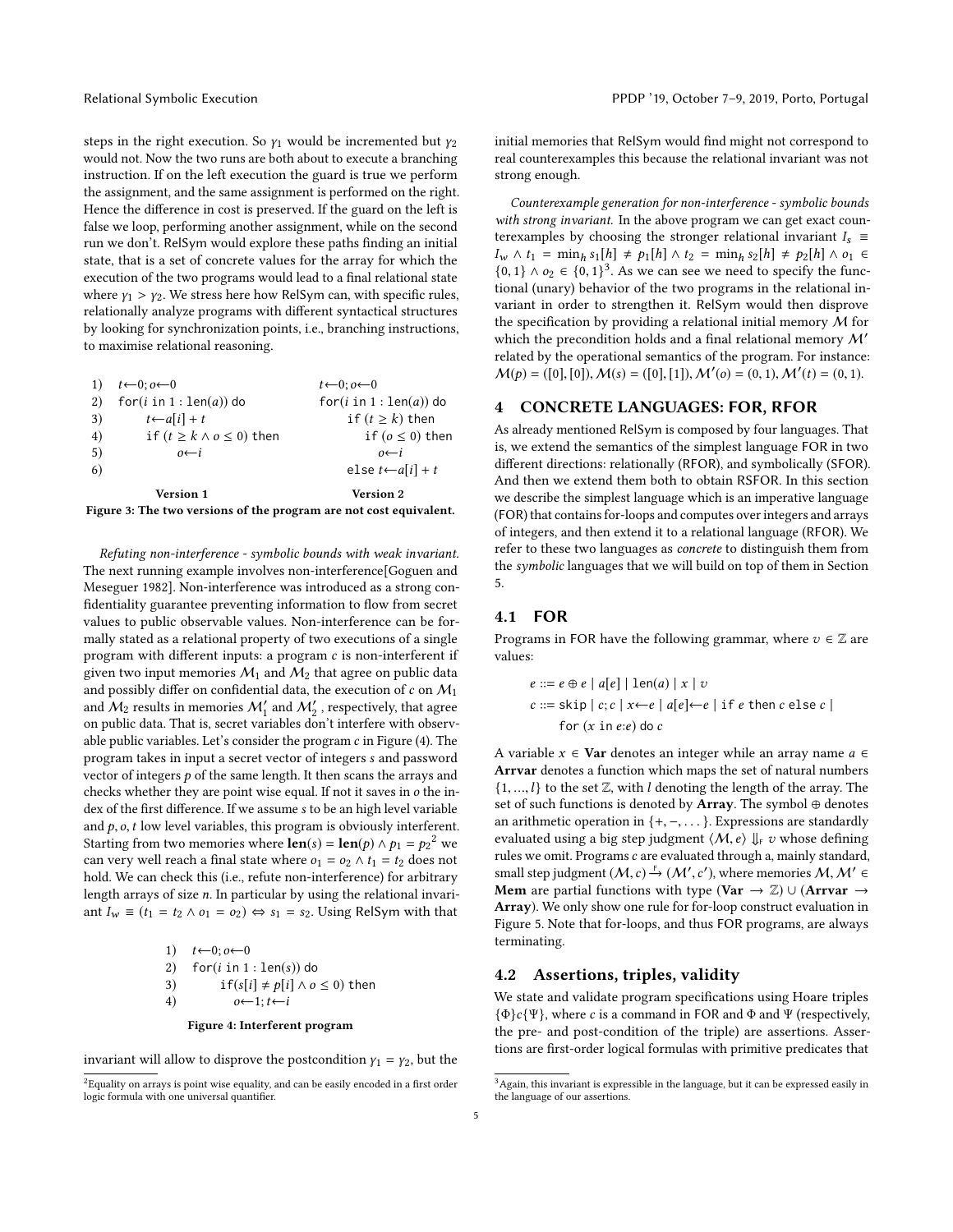Figure 5: A rule for loops in FOR

ª ®

compare arithmetic expressions aexp. The latter are built from expressions in FOR extended with integer-valued logical variables  $(i \in \text{Lvar})$  and array expressions  $\alpha$ . Array expressions include array names a, and array update expressions  $\alpha$ [ $a \exp_1 \rightarrow a \exp_2$ ], which denotes the array  $\alpha$  with the value at index  $a \exp_1$  updated to  $a \exp_2$ . Array expressions allow us to express and reason about updates on arrays using the the extensional theory of arrays [\[McCarthy 1961\]](#page-13-21). The truth of a unary assertion  $\Phi$  is evaluated against a memory  $M \in \textbf{Mem}$  and a logical interpretation  $I \in \textbf{Intlog} \equiv \mathbb{Z}^{\textbf{Lvar}}$ . We write  $M \vDash_{\mathcal{T}} \Phi$  to denote that  $\Phi$  holds in memory M with interpretation  $I$ . The following definition, although standard, is given because it will later be extended to a relational setting.

<span id="page-5-1"></span>DEFINITION 1. Let  $\Phi$  and  $\Psi$  be unary assertions and c be a FOR command. We say that the triple  $\{\Phi\}c\{\Psi\}$  is valid, and we write  $\models$  ${\Phi}_{c}\{\Psi\}$ , if and only if  $\forall M_1, M_2 \in \textbf{Mem}, \mathcal{I} \in \textbf{Intlog}, \text{ if } M_1 \vDash \top \Phi$ and  $(M_1, c) \stackrel{F}{\rightarrow}^* (M_2, \text{skip})$  then  $M_2 \vDash_T \Psi$ .

#### 4.3 RFOR

To enable relational reasoning we first build a relational language RFOR on top of FOR. Intuitively, execution of a single RFOR program represents the execution of two FOR programs. Inspired by the approach of [Pottier and Simonet](#page-13-8) [\[2003\]](#page-13-8), we extend the grammar of FOR with a pair constructor  $\langle \cdot | \cdot \rangle$  which can be used at the level of values  $\langle v_1 | v_2 \rangle$ , expressions  $\langle e_1 | e_2 \rangle$ , or commands  $\langle c_1 | c_2 \rangle$ . Notice that  $c_i, e_i, v_i$  for  $i \in \{1, 2\}$  are commands, expressions and values in  $EOP$  bence nested pairing is not allowed  $(c_1 | c_2)$ . Notice that  $c_i, e_i, v_i$  for  $i \in \{1, 2\}$  are commands, expressions, and values in FOR, hence nested pairing is not allowed. This syntactic invariant is preserved by the rules handling the branching instruction. Pair constructs are used to indicate where commands, values, or expressions might be different in the two unary executions represented by a single RFOR execution. To define the semantics for RFOR, we first extend memories to allow program variables to map to pairs of integers, and array variables to map to pairs of arrays. That is, the type of memories for RFOR is ( $Var \rightarrow \mathbb{Z} \cup \mathbb{Z}^2$ )∪ (Arrvar  $\rightarrow$  Array ∪ Array<sup>2</sup>). The semantics of RFOR is defined as a big step judgment  $\langle M, e \rangle \Downarrow_{RF} v$  for expressions and a small step judgment  $(M, c) \stackrel{\text{RF}}{\longrightarrow} (M', c')$  for commands, where M, M' are relational memories, c, c' are commands in RFOR,<br>z) ranges over  $\mathbb{Z} \cup \mathbb{Z}^2$  and g is a relational expression. Figure 6 shows v ranges over  $\mathbb{Z}\cup\mathbb{Z}^2$ , and e is a relational expression. Figure [6](#page-6-1) shows<br>a selection of the inference rules for these judgments. The rules a selection of the inference rules for these judgments. The rules use auxiliary functions  $\lfloor \cdot \rfloor_1$  and  $\lfloor \cdot \rfloor_2$ , which project, respectively, the first (left) and second (right) elements of a pair construct (i.e.,  $[\langle c_1 | c_2 \rangle]_i = c_i, [\langle e_1 | e_2 \rangle]_i = e_i$  with  $[v]_i = v$  when  $v \in \mathbb{Z}$ ), and are homomorphic for other constructs. For a relational memory M are homomorphic for other constructs. For a relational memory  $M$ , we write  $[M]_i$  for the (unary) memory that projects the co-domain appropriately:  $\forall n \in \text{dom}(M)$ .  $[M]_i(n) = [M(n)]_i$ . Rule **R-LIFT** is<br>the only evolution rule for PEOP expressions. It evolutes the left the only evaluation rule for RFOR expressions. It evaluates the left and right projections of the memory and expression, and combines

<span id="page-5-0"></span>PPDP '19, October 7-9, 2019, Porto, Portugal Gian Pietro Farina, Stephen Chong, and Marco Gaboardi

the results into either a single value, if both projections produce the same result, or a pair value otherwise. Rule R-IF-FALSE-FALSE shows what happens if the left and right executions both agree on taking the false branch: the command if e then  $c_{tt}$  else  $c_{ff}$  steps to command  $c_f$ . However, if the left and right execution disagree on which branch to take, we need to introduce a command pair construct to indicate that the command being executed differs in the left and right executions. One instance of this is rule R-IF-FALSE-TRUE. We ensure well-formedness of the paired commands by projecting  $c_{tt}$  and  $c_{ff}$  before pairing them up. Rule **R-PAIR-STEP** evaluates a pair command by picking one projection, non nondeterministically, and evaluating it one step, using the semantics of FOR. The helper function **merge**( $\cdot$ , $\cdot$ ) merges two FOR memories  $M_1$  and  $M_2$  into a RFOR memory, using as few pair values as possible:

$$
\text{merge}(\mathcal{M}_1, \mathcal{M}_2) = \lambda m. \begin{cases} \mathcal{M}_1(m) & \text{if } \mathcal{M}_1(m) = \mathcal{M}_2(m) \\ (\mathcal{M}_1(m), \mathcal{M}_2(m)) & \text{otherwise} \end{cases}
$$

Another rule, not shown in the figure, reduces  $(M, \langle \text{skip} \rangle | \text{skip} | \text{skip} \rangle)$ to  $(M, skip)$ . The rules regarding array assignments now have to take into account that arrays might differ in the two runs. In particular, given the command  $a[e_l] \leftarrow e_h$  the two expressions  $e_l$ <br>and  $e_l$  might evaluate differently in the left and right projections and  $e_h$  might evaluate differently in the left and right projections. In the case where  $M(a)$  is a unary array but the index expression evaluates to a pair value then the updated array will be a pair of arrays, as shown in R-ARR-ASS-SPLIT.

# <span id="page-5-2"></span>4.4 Relational assertions, relational triples, and relational validity

We again use Hoare triples to provide specifications of RFOR programs. However, assertions for RFOR must be able to express properties of both executions of a program, and the relationship between them. To achieve this, we extend expressions in the language to include indexed program variables and array variables, that is we equip an array name  $a$  or a program variable  $x$  with an index  $i \in \{1, 2\}$  so that, for example  $a_1$  denotes the array a in the left execution, or  $x_2$  denotes the variable  $x$  in the right execution. We refer to the extended language as relational assertions. We extend relational operators  $(=, \leq, \leq, \ldots)$  and binary operators  $(+, -, \ldots)$ to work with two pairs of values in the obvious way, and adapt the definition of the truth of a relational assertion ( $M \vDash$   $\tau \Phi$ ) appropriately. Note that logical variables continue to range only over integers (and not over pairs of integers). Nonetheless, the logic allows us to express relational and unary properties easily. Validity of relational Hoare triples for RFOR is similar to Definition [1,](#page-5-1) except for the use of relational assertions, relational memories, and the semantic judgment of RFOR instead of FOR. In the same spirit of the consistency theorem in [\[Banerjee et al.](#page-12-14) [2016\]](#page-12-14), the following lemma provides a semantical justification for RFOR with respect to FOR.

LEMMA 4.1. Let  $\Phi$  and  $\Psi$  be relational assertions and c be a FOR command. If  $\models {\Phi}c{\Psi}$  then for all unary memories  $M_1, M_2, M'_1, M'_2$ and for all  $I \in$  **Intlog** such that  $\mathbf{merge}(M_1, M_2) \vDash_I \Phi, (M_1, c) \vDash^{F,*}$ <br>  $(M_1, \text{el}, \text{el}, \text{el}, M_2) \vDash^{F,*} (M_1, \text{el}, \text{el}, \text{el}, \text{el}, M_1, M_2) \vDash^{F,*}$  $(M'_1, \text{skip})$  and  $(M_2, c) \stackrel{\epsilon}{\rightarrow}^* (M'_2, \text{skip})$  then  $\text{merge}(M'_1, M'_2) \vDash_I$ Ψ.

Notice that concrete relational semantics is incomplete with respect to the unary semantics with respect to traces in the sense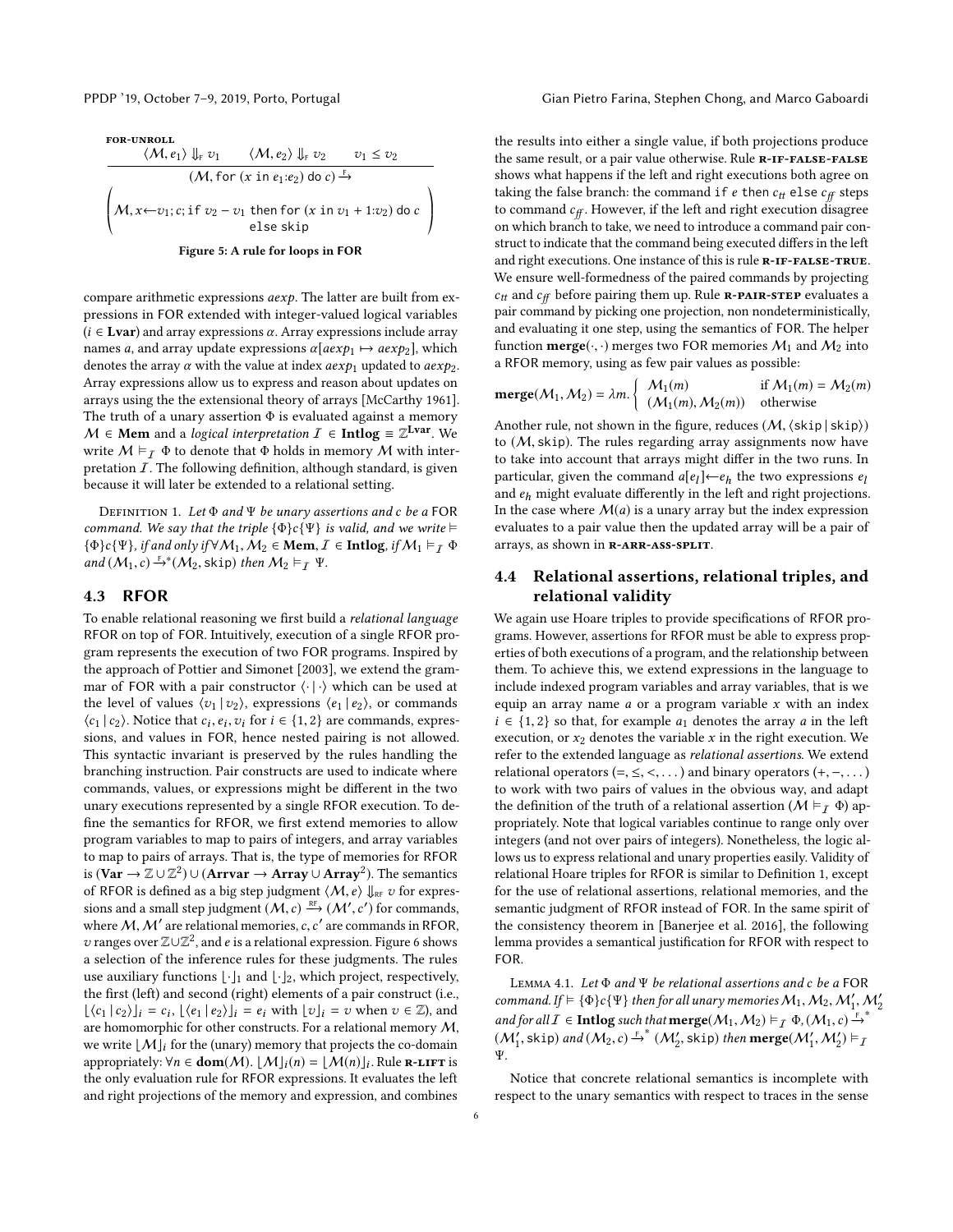<span id="page-6-1"></span>

| <b>R-IF-FALSE-FALSE</b><br>$\langle M, e \rangle \Downarrow_{\text{RF}} \langle v_1   v_2 \rangle$<br>$v_1 \leq 0$<br>$v_2 \leq 0$<br>$(M, \text{if } e \text{ then } c_{tt} \text{ else } c_{ff}) \xrightarrow{\text{RF}} (M, c_{ff})$                                                                                                                                                        | <b>R-IF-FALSE-TRUE</b><br>$\langle \mathcal{M}, e \rangle \Downarrow_{\scriptscriptstyle \text{RF}} \langle v_1 \,   \, v_2 \rangle$<br>$(M, \text{if } e \text{ then } c_{tt} \text{ else } c_{ff}) \xrightarrow{\text{RF}} (M, \langle \lfloor c_{ff} \rfloor_1   \lfloor c_{tt} \rfloor_2 \rangle).$                                                | $v_1 \leq 0$<br>$v_2 > 0$                                                                                                                                                                                                                                               |
|------------------------------------------------------------------------------------------------------------------------------------------------------------------------------------------------------------------------------------------------------------------------------------------------------------------------------------------------------------------------------------------------|--------------------------------------------------------------------------------------------------------------------------------------------------------------------------------------------------------------------------------------------------------------------------------------------------------------------------------------------------------|-------------------------------------------------------------------------------------------------------------------------------------------------------------------------------------------------------------------------------------------------------------------------|
| <b>R-ARR-ASS-SPLIT</b><br>$\langle M, e_l \rangle \Downarrow_{\text{RF}} v_l$ $\langle M, e_h \rangle \Downarrow_{\text{RF}} v_h$ $M(a) = f$<br>$[v_l]_1, [v_l]_2 \in \text{dom}(f)$ $[v_l]_1 \neq [v_l]_2$<br>$f_1 = f[[v_l]_1 \mapsto [v_h]_1]$ $f_2 = f[[v_l]_2 \mapsto [v_h]_2]$<br>$(M, a[e_1] \leftarrow e_h) \xrightarrow{\mathbb{R}^F} (M[a \mapsto \langle f_1   f_2 \rangle],$ skip) | <b>R-PAIR-STEP</b><br>$\{i,j\} = \{1,2\}$<br>$([M]_i, c_i) \stackrel{\mathbb{F}}{\rightarrow} (\mathcal{M}'_i, c'_i)$<br>$c'_j = c_j$ $\mathcal{M}'_i = \lfloor \mathcal{M} \rfloor_j$<br>$M'$ = merge( $M'_1, M'_2$ )<br>$(\mathcal{M}, \langle c_1   c_2 \rangle) \stackrel{\text{RF}}{\longrightarrow} (\mathcal{M}', \langle c_1'   c_2' \rangle)$ | $R-LIFT$<br>$\langle  M _1,  e _1 \rangle \Downarrow_{\rm F} v_1$<br>$\langle \lfloor M \rfloor_2, \lfloor e \rfloor_2 \rangle \Downarrow_F v_2$<br>$v_1$ if $v_1 = v_2$<br>$(v_1, v_2)$ otherwise<br>$v =$<br>$\langle \mathcal{M}, e \rangle \parallel_{\text{RF}} v$ |

Figure 6: Semantics of RFOR (selected rules).

that the iterations of a loop go in lockstep until at least one side terminates (after which the other side may continue). In fact, in order to keep the design of the language simple we only allow pair commands to be introduced by a branching instruction. In general this causes RFOR to not be complete with respect to FOR. So it is not possible to use invariants that hold between different iterations by using rule such as the dissonant loop rule in [\[Beringer 2011\]](#page-12-15). Indeed in RelSym the following two programs cannot not be proved equivalent, for arbitrary positive *n*: for (*i* in 1:2  $*$  *n*) do  $x \leftarrow x + 1$ and for  $(i \text{ in } 1:n)$  do  $x \leftarrow x + 1$ ; for  $(i \text{ in } 1:n)$  do  $x \leftarrow x + 1$ .

#### <span id="page-6-0"></span>5 SYMBOLIC LANGUAGES: SFOR, RSFOR

Symbolic execution [\[King 1976\]](#page-13-19) extends a language with symbolic values that represent unknown or undetermined concrete values. Symbolic execution uses symbolic values in logical formulas that track the conditions under which a particular execution path is taken. By exploring different execution paths and finding satisfying assignments to these logical formulas (i.e., finding concrete values to substitute for symbolic values such that the formulas will be satisfied), symbolic execution of a program can be used to find concrete test cases that demonstrate an assertion violation in a program. Conversely, if all execution paths of a program are explored and no violation is found, then symbolic execution shows that a program is guaranteed to meet its specification. In this section, we extend the FOR and RFOR languages with symbolic execution, giving us, respectively, the languages SFOR and RSFOR. In particular, RSFOR allows us to reason symbolically about two executions of a FOR program, and thus enables us to look for violations of relational assertions of FOR programs. However, we need to define SFOR in order to fully specify the semantics of RSFOR, indeed, similarly to how the semantics of RFOR relies on the semantics of FOR, the semantics of RSFOR relies on the semantics of SFOR.

The main insight of symbolic execution is to represent sets of concrete values (in this case integers) and sets of concrete runs of a program with symbolic values drawn from a set Symval. Symbolic values can be refined during the computation using constraints expressed as formulas in some formal theory. For instance, when the guard  $X$  of an if construct is symbolic, we might choose to symbolically execute the true branch and refine the set of possible concrete values that  $X$  denotes by adding the constraint  $X > 0$  to the path condition. The connection between symbolic languages and concrete languages is given by ground substitutions  $\sigma \in \Sigma$  **Symval**  $\rightarrow \mathbb{Z} \cup$  **Array**. We say that a constraint  $\phi$  is satisfiable if there exists a  $\sigma \in \Sigma$  that makes it true. That is, if substituting all the symbolic values X appearing in  $\phi$  with  $\sigma(X)$  gives us a true statement. If that's the case we write  $\sigma \models \phi$ . When we are only interested in expressing the satisfiability of  $\phi$  with no interest in specifying the actual substitutions we will write  $SAT(\phi)$ . Given a set of constraints  $S$ , abusing notation, we denote by  $S$  the constraint  $\overline{1}$ s. Satisfiable path conditions denote actual concrete executions.

 $s \in \dot{S}$ That is, all those concrete executions which assign to the symbolic values concrete values that make the path condition true. If a path condition is unsatisfiable then it does not represent any concrete execution. A set of constraints is valid if it is true under every possible substitution. We denote the validity of a constraint  $\phi$  by  $\models \phi$ . Building on the previous section we can now define the two symbolic languages SFOR and RSFOR.

#### 5.1 SFOR

We extend the syntax of FOR expressions by adding to its values elements  $X \in \text{Symval}$ , denoting symbolic values. Now memories in SFOR map program variables to either integers or symbolic values. We also represent symbolic arrays in memory as pairs  $(X, v)$ , where  $v$  is a (concrete or symbolic) integer value representing the length of the array, and  $X$  is a symbolic value representing the array contents, as in the standard theory of arrays [\[McCarthy](#page-13-21) [1961\]](#page-13-21). The content of the arrays can be refined in a set of constraints described below. Thus, memories in SFOR have the type  $(Var \rightarrow V_s) \cup (Array_s \rightarrow Array_s)$ , where  $V_s \equiv \mathbb{Z} \cup Symval$ and  $Array_s \equiv Symval \times V_s$ . Configurations in SFOR are triples  $(M, c, S)$  where M is a memory, c is a SFOR command, and S is a set of constraints. Constraints are first-order logical formulas with primitive predicates that compare expressions  $(e)$  over concrete ( $n \in \mathbb{Z}$ ), symbolic values ( $X \in \text{Symval}$ ) and logical variables  $(i \in \text{Lvar})$ . Constraint expression select $(e_1, e_2)$  represents the (integer) result of reading the array denoted by  $e_1$  at the index denoted by  $e_2$ , while store( $e_1, e_2, e_3$ ) represents the (array) result of updating the array denoted by  $e_1$  at index  $e_2$  with value  $e_3$ . A set of constraints  $S$  is used to record restrictions on symbolic values that must hold in order for program execution to reach a specific configuration.

Note that although both assertions and constraints are logical formulas that include comparisons of expressions, they differ because assertions may contain program variables and array names but may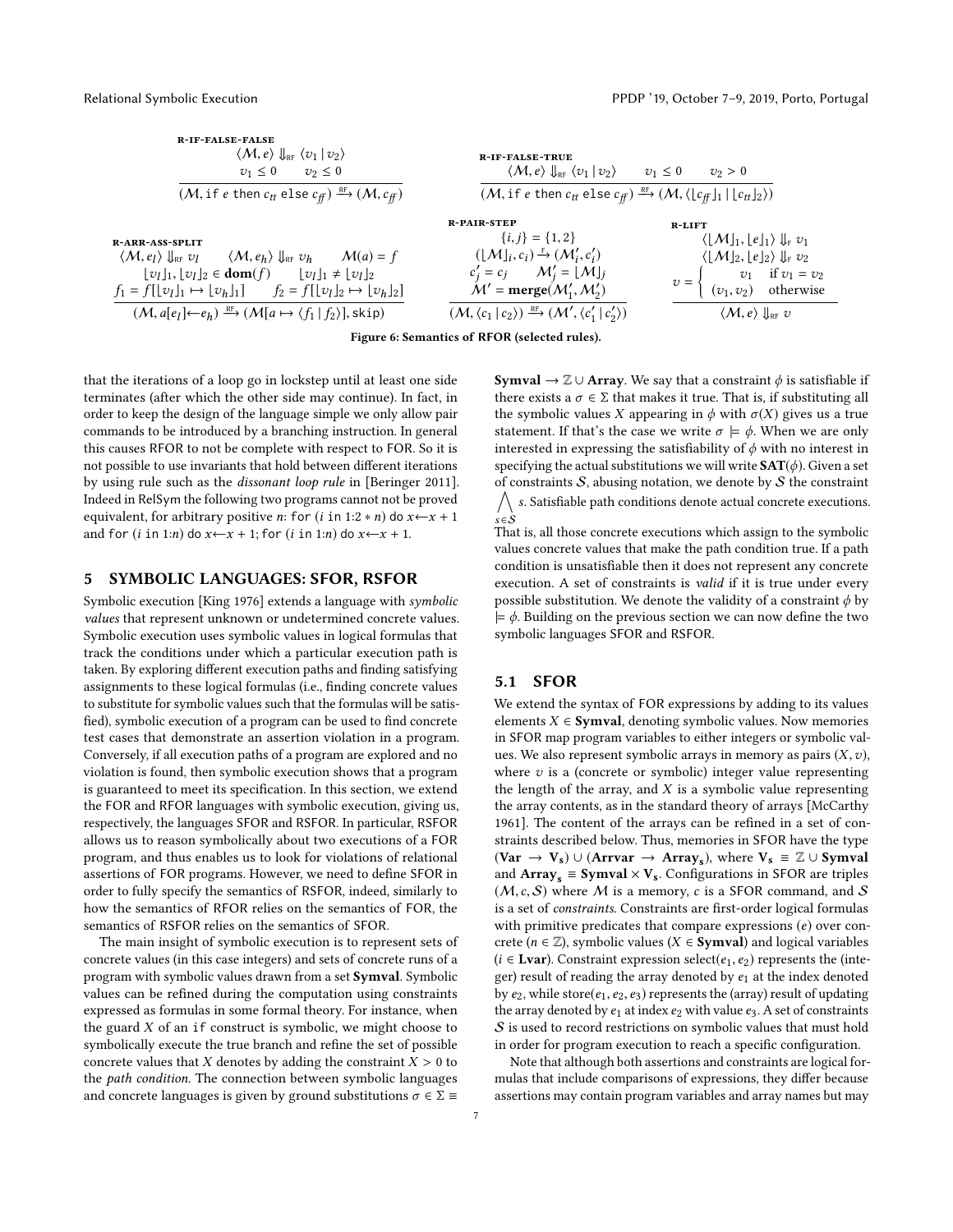PPDP '19, October 7-9, 2019, Porto, Portugal Gian Pietro Farina, Stephen Chong, and Marco Gaboardi

not contain symbolic values; constraints on the other hand may contain symbolic values (including select( $\cdot$ , $\cdot$ ) and store( $\cdot$ , $\cdot$ , $\cdot$ ) expressions) and may not contain program variables or array variables. Given a memory  $M$ , we can translate assertions to constraints, using  $M$  to replace program variables and array names with the (symbolic or concrete) values M maps them to. We write  $\llbracket \cdot \rrbracket_M$  for this translation function defined inductively on the shape of the expression. Symbolic values can now appear in expressions, so a for loop executed by unrolling might not terminate. For this reason we extend the category of commands to also contain commands of this form: for  $(x \text{ in } e_1: e_2)$  do<sub>*I*</sub> c. Where *I* is an assertion intended to be a loop invariant. The two kinds (with and without invariant) of for-loops are treated as distinct syntactic forms.

The semantics of SFOR is defined through a big-step judgment,  $\langle M, e, S \rangle$   $\parallel_{SF} \langle v, S' \rangle$ , for expressions, and a small-step judgment  $(M, e, S)$   $\stackrel{\text{SF}}{=} (M', e', S')$  for commands. Figure 7 shows some  $(M, c, S) \xrightarrow{\mathcal{S}_+} (M', c', S')$  for commands. Figure [7](#page-7-0) shows some selected rules defining the judgments. Notice that evaluating an exselected rules defining the judgments. Notice that evaluating an expression might generate new symbolic values, and this is why also  $\hat{\mathbb{J}}_{\mathsf{SF}}$  returns an updated set of constraints  $\mathcal{S}'$  . In rules for conditionals, like the rule  $s$ -IF-TRUE, we record in the constraint set the information about the control flow path. Rules handling the conditionals make the small-step operational semantics non-deterministic, since we have to consider both the case when the guard reduces to a value greater than 0 and when it reduces to a value less or equal than 0. In rules for arrays, we record in the constraint set the description of arrays. For example, the rule  $s$ -ARR-READ records the selection in the constraint using a fresh symbol Y which has never occurred in the computation before that point. Rule **s-ARR-WRITE** evaluates the index of the array to update and the right hand side of the assignment after updating the memory it records the array update in the set of constraints. As already mentioned we allow the user to specify invariant for loops and use the rule  $s$ -FOR-INV. This rule allows to skip in one step the whole unrolling of the for-loop provided that the user has specified an actual inductive invariant. Specifically, the semantic judgment  $\models \{I \land e_1 \leq x \land x \leq e_2\}c_b\{I[x + 1/x]\}$ <br>imposes that I holds before and after every iteration of the body imposes that I holds before and after every iteration of the body of the loop provided that the counter variable  $x$  is between the bounds. Checking that  $e_1, e_2 \in a \exp$  makes sure that the premise of the triple is actually an assertion and does not contain symbolic values, as it could be the case since  $e_1, e_2$  are expressions in SFOR. The additional check,  $\vert = S'' \implies \llbracket I[e_1/x] \wedge e_1 \le e_2 \rrbracket_{\mathcal{M}}$ , imposes<br>that the constraints collected before executing the loop are strong that the constraints collected before executing the loop are strong enough to imply the invariant right before the start of the loop. The configuration to which the for-loop with invariant steps to has a set of constraint  $S_f$  which records the fact that the for-loop has terminated and so includes the constraint  $[[I(e_2 + 1/x)]]_{\mathcal{M}_f}$ . The final memory  $M_f$  maps to fresh symbolic values all the variables, or array names which might have been updated in the body  $c_b$  $(Upd(\cdot))$  performs a syntactic check on  $c_b$ , soundly approximating<br>the set of variables undated by  $c_1$ ). Notice that we don't undate the the set of variables updated by  $c_b$ ). Notice that we don't update the langth of the arrays because we consider only arrays of fixed (station length of the arrays, because we consider only arrays of fixed (static or concrete) length. At the exit of the loop the counter variable has to map to the value to which the second guard of the for-loop was reduced to.

<span id="page-7-0"></span>

| <b>S-ARR-READ</b><br>$\langle M, e, S \rangle \Downarrow_{\text{SF}} \langle v_s, S' \rangle$ $M(a) = (X, v'_s)$ Y fresh                                                                                                                                                                                                                                                                                                                                                                                                                                                                                                                                                                                                    |  |  |  |  |  |  |
|-----------------------------------------------------------------------------------------------------------------------------------------------------------------------------------------------------------------------------------------------------------------------------------------------------------------------------------------------------------------------------------------------------------------------------------------------------------------------------------------------------------------------------------------------------------------------------------------------------------------------------------------------------------------------------------------------------------------------------|--|--|--|--|--|--|
| $\langle M, a[e], S \rangle \Downarrow_{\mathcal{S}^F} \langle Y, S' \cup \{Y = \text{select}(X, v_s), v_s > 0, v_s \le v'_s \} \rangle$                                                                                                                                                                                                                                                                                                                                                                                                                                                                                                                                                                                    |  |  |  |  |  |  |
| <b>S-ARR-WRITE</b><br>$\langle M, e_1, S \rangle \Downarrow_{\text{se}} \langle v_1, S' \rangle$ $\langle M, e_2, S' \rangle \Downarrow_{\text{se}} \langle v_2, S'' \rangle$<br>$M(a) = (X, v_1)$ Y fresh $M' = M[a \mapsto (Y, l)]$<br>$S''' \equiv S'' \cup \{Y = store(X, v_1, v_2), v_1 > 0, v_1 \le l\}$                                                                                                                                                                                                                                                                                                                                                                                                              |  |  |  |  |  |  |
| $(M, a[e_1] \leftarrow e_2, S) \stackrel{\text{SF}}{\longrightarrow} (M', \text{skip}, S''')$                                                                                                                                                                                                                                                                                                                                                                                                                                                                                                                                                                                                                               |  |  |  |  |  |  |
| <b>S-IF-TRUE</b><br>$\langle \mathcal{M}, \mathbf{e}, \mathcal{S} \rangle$ $\mathbf{e} \times \langle v_{\mathbf{s}}, \mathcal{S}' \rangle$                                                                                                                                                                                                                                                                                                                                                                                                                                                                                                                                                                                 |  |  |  |  |  |  |
| $(M, \text{if } e \text{ then } c_{tt} \text{ else } c_{ff}, S) \xrightarrow{\text{SF}} \langle c_{tt}, S' \cup \{v_s > 0\} \rangle$                                                                                                                                                                                                                                                                                                                                                                                                                                                                                                                                                                                        |  |  |  |  |  |  |
| <b>S-FOR-INV</b><br>$\langle M, e_1, S \rangle \Downarrow_{\text{SF}} \langle v_1, S' \rangle$ $\langle M, e_2, S' \rangle \Downarrow_{\text{SF}} \langle v_2, S'' \rangle$<br>$e_1, e_2 \in aexp \qquad \vDash \{I \land e_1 \leq x \land x \leq e_2\} c_b \{I[x + 1/x]\}$<br>$M_f = \lambda n$ .<br>$\begin{cases}\n\begin{cases}\n v_2, & \text{if } n = x \\  X, & \text{if } n \in \text{Upd}(c_b), n \in \text{Var}, X \text{ fresh} \\  (X, l), & \text{if } n \in \text{Upd}(c_b), \mathcal{M}(n) = (Z, l), X \text{ fresh}\n\end{cases} \\ \mathcal{M}(n) \qquad \text{otherwise}\n\end{cases}$<br>$\models S'' \implies [[e_1/x] \wedge e_1 \le e_2]]_M$<br>$S_f = S'' \cup \{ [I[e_2 + 1/x]]_{\mathcal{M}_f} \}$ |  |  |  |  |  |  |
| $(M,$ for $(x \text{ in } e_1: e_2)$ do <sub>I</sub> $c_b$ , $S) \stackrel{\text{SF}}{\rightarrow} (M_f, \text{skip}, S_f)$                                                                                                                                                                                                                                                                                                                                                                                                                                                                                                                                                                                                 |  |  |  |  |  |  |

Figure 7: Semantics of SFOR (selected rules).

#### 5.2 RSFOR

Similarly to what we did in the previous section, we now extend the language RFOR to RSFOR using symbolic values X. The symbolic extension of the relational language follows the same steps as the unary with the difference that now symbolic values can also appear in pairs of expressions  $\langle e_1 | e_2 \rangle$  and pairs of commands  $\langle c_1 | c_2 \rangle$  and pairs of values in a memory  $(v_1, v_2)$ . As in the case of the previous languages we give the semantics to RSFOR by means of a big step semantics for symbolic relational expressions proving judgments of the shape  $\langle M, e, S \rangle \downarrow_{\text{RSF}} \langle v, S' \rangle$ , and a small step semantics for<br>symbolic relational commands proving judgments of the shape symbolic relational commands proving judgments of the shape  $(M, c, S) \xrightarrow{\text{RSE}} (M', c', S')$ . We provide a selection of the rules<br>to prove those judgments in Figure 8. Projection functions need ,c to prove those judgments in Figure [8.](#page-8-1) Projection functions need now to be smartly extended to relational assertions, this would be particularly useful for example when a for-loop with invariant I appears in one of the branches of an if construct with a guard which evaluates to a relational value  $\langle v_1 | v_2 \rangle$ , since both cases  $v > 0, v \le 0$  have to be considered. For this reason we extend projection functions for basic relational assertions in the following way (where  $\{p,q\} = \{a,b\}$ , and where the function  $\text{Idx}(\cdot)$  returns the set (potentially empty) of indices  $i \in \{1,2\}$  appearing in a relational expression):

$$
\begin{array}{rcl}\n[e_a \otimes e_b]_i & = & [e_a]_i \otimes [e_b]_i & \text{if } Idx(e_q) \subseteq Idx(e_p) = \{i\} \text{ or } \\
[e_a \otimes e_b]_i & = & \text{true} \\
[e_a \otimes e_b]_i & = & \text{true} \\
[x_i]_i & = & x \\
[x]_i & = & x\n\end{array}
$$

For other forms of assertions projection functions behave homomorphically. So for  $i \in \{1, 2\}$  we can now define  $\lfloor \text{for}(x \text{ in } e_1 : e_2) \text{ do}_I c_b \rfloor_i \equiv$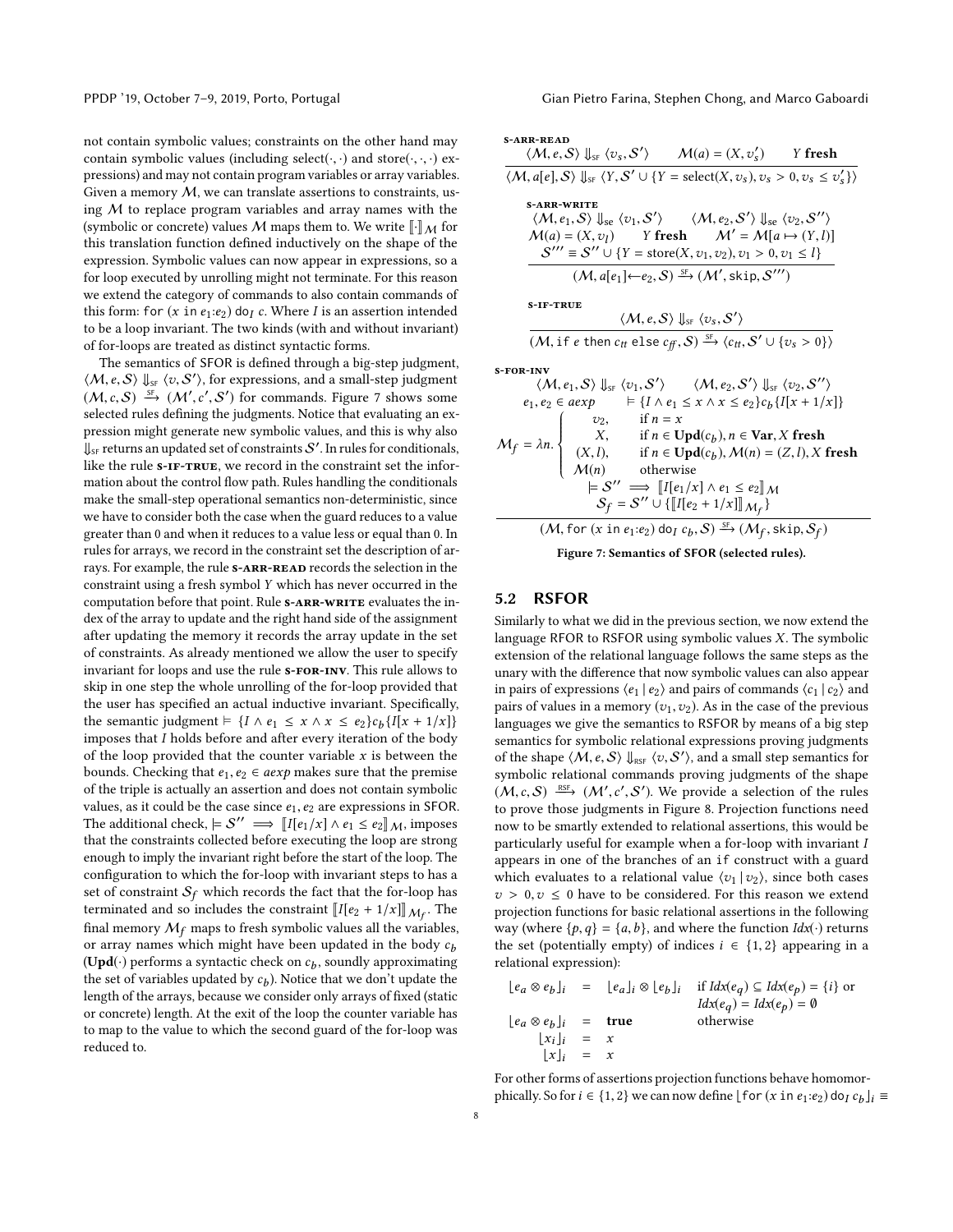for  $(x \text{ in } [e_1]_i : [e_2]_i)$  do  $[I]_i$   $[e_b]_i$ . Also, **merge-s** $(\cdot, \cdot)$  plays a simi-<br>lar role in the relational symbolic semantics to what **merge** $(\cdot, \cdot)$  does lar role in the relational symbolic semantics to what  $merge(\cdot, \cdot)$  does in the concrete one. The rule **R-S-LIFT** relies on SFOR. It evaluates a relational symbolic expression and returns a single symbolic value if the two unary symbolic execution reduce to the same integer value, otherwise it splits. Rule R-S-ARR-ASS-SPLIT takes care of an array assignment when the array is symbolic unary but the right hand side of the assignment is different, and hence the array needs to be split. Rule R-S-IF-FALSE-TRUE is similar to the analogous rule for the concrete semantics we presented in Figure [6,](#page-6-1) the main difference is that now the path conditions are recorded in the constraint set. Rule **R-S-IF-RIGHT** takes care of a pair command with a branching instruction on the right and a different command on the left. This rule, and a similar one for the left execution, helps synchronization of the two runs. In rule R-S-PAIR-STEP takes care of the general case, where  $c_1 \equiv c_2$  means structural equality, for instance  $c_1$  and  $c<sub>2</sub>$  are both assignments. Similarly to the analogous concrete rule, one side of the two is chosen non-nondeterministically, and one step on that side is performed using the unary symbolic semantics. Finally, the rule **R-S-FOR-INV** allows the user to specify a relational invariant for a for-loop which might diverge because one of the guards evaluates to a value containing a symbolic value. The rule r-s-for-inv behaves similarly to s-for-inv but in a relational setting.

#### 5.3 Unary and relational collecting semantics

Building on the  $\xrightarrow{\text{SF}}$  and  $\xrightarrow{\text{RF}}$  semantics, we define now two collecting semantics which consider only reachable configurations, namely those whose set of constraints is satisfiable. Overloading the symbol  $\Rightarrow$  we will denote by it both the unary and relational collecting semantics. Both semantics are defined through only one rule pre-sented in Figure [9.](#page-8-2) In rule SET-STEP we remove from the set of configurations taken in consideration the current configuration and we add to it all the configurations reachable in one step that are satisfiable.

<span id="page-8-2"></span>**SET-STEP**  
\n
$$
\mathscr{F}_t = \{ (M', c', S') \mid (M, c, S) \xrightarrow{\dagger} (M', c', S') \land SAT(S') \}
$$
\n
$$
(M, c, S) \in \mathscr{F} \qquad \mathscr{F}' = \left( \mathscr{F} \setminus \{ (M, c, S) \} \right) \cup \mathscr{F}_t
$$
\n
$$
\mathscr{F} \Rightarrow \mathscr{F}'
$$

Figure 9: Unary and relational collecting semantics rule schema.  $\dagger \in \{\text{sf}, \text{RSF}\}$ 

# <span id="page-8-0"></span>6 META THEORY

In this section we will make more precise the connection between concrete and symbolic languages. In order to do this, we need to reason about ground substitutions turning object containing symbolic values into concrete objects. Given a command  $c$  or an expression e in SFOR (or in RSFOR) and a ground substitution  $\sigma \in \Sigma$  we write σ(c) (and σ(e)) for the application of σ to c (and e). We can also apply a substitution to a unary symbolic memory:

DEFINITION 2. Given a ground substitution  $\sigma \in \Sigma$  we define its application to a unary symbolic memory as

Relational Symbolic Execution **PPDP** '19, October 7-9, 2019, Porto, Portugal

<span id="page-8-1"></span>R-S-LIFT  
\n
$$
\langle \lfloor M \rfloor_1, \lfloor e \rfloor_1, S \rangle \Downarrow_{\text{SF}} \langle v_1, S' \rangle \quad \langle \lfloor M \rfloor_2, \lfloor e \rfloor_2, S' \rangle \Downarrow_{\text{SF}} \langle v_2, S'' \rangle
$$
\n
$$
\langle v, S''' \rangle = \begin{cases} \langle v_1, S'' \rangle & \text{if } (v_1, v_2) \in \mathbb{Z}^2 \land v_1 = v_2 \\ \langle (v_1, v_2), S'' \rangle & \text{otherwise} \end{cases}
$$
\n
$$
\langle M, e, S \rangle \Downarrow_{\text{RSF}} \langle v, S''' \rangle
$$

r-s-arr-ass-split

$$
\mathcal{M}(a) = (X, l) \in \text{Symval} \times \text{V}_s \qquad Z \text{ fresh} \qquad W \text{ fresh}
$$
\n
$$
\langle \mathcal{M}, e_i, \mathcal{S} \rangle \downarrow_{\text{RSF}} \langle v_i, \mathcal{S}' \rangle \qquad \langle \mathcal{M}, e_h, \mathcal{S}' \rangle \downarrow_{\text{RSF}} \langle v_h, \mathcal{S}'' \rangle
$$
\n
$$
\mathcal{S}''' = \mathcal{S}' \cup \{ \lfloor v_h \rfloor_1 \neq \lfloor v_h \rfloor_2, Z = \text{store}(X, \lfloor v_i \rfloor_1, \lfloor v_h \rfloor_1) \}
$$
\n
$$
\mathcal{S}''' = \mathcal{S}''' \cup \{ W = \text{store}(X, \lfloor v_i \rfloor_2, \lfloor v_h \rfloor_2), 0 < \lfloor v_i \rfloor_1 \leq l, 0 < \lfloor v_i \rfloor_2 \leq l \}
$$
\n
$$
(\mathcal{M}, a[e_i] \leftarrow e_h, \mathcal{S}) \xrightarrow{\text{RSF}} (\mathcal{M}[a \mapsto ((Z, l), (W, l))], \text{skip}, \mathcal{S}'''' )
$$

R-S-IF-FALSE-TRUE  
\n
$$
\langle M, e, S \rangle \Downarrow_{RSF} \langle v, S' \rangle
$$
\n
$$
S'' = S' \cup \{ [v]_1 \le 0, [v]_2 > 0 \}
$$
\n
$$
(16.12 \times 10^{-11} \text{ m})^2 \cdot 10^{-185} \cdot (16.11 \times 10^{-11} \text{ m})^2
$$

 $(M, \text{if } e \text{ then } c_{tt} \text{ else } c_{ff}, \mathcal{S}) \xrightarrow{\text{RSF}} (M, \langle \lfloor c_{ff} \rfloor_1 | \lfloor c_{tt} \rfloor_2 \rangle, \mathcal{S}'')$ 

r-s-pair-step

$$
(\lfloor M \rfloor_i, c_i, S) \xrightarrow{\text{SF}} (M'_i, c'_i, S'')
$$
  
(if  $\cdot$  then  $\cdot$  else  $\cdot \neq c_j = c'_j$  or  $c_1 \equiv c_2$ )  

$$
\{1, 2\} = \{i, j\} \qquad M'_j = \lfloor M \rfloor_j \qquad M' = \text{merge-s}(M'_1, M'_2)
$$

$$
(M, \langle c_1 | c_2 \rangle, S) \xrightarrow{\text{RS}} (M', \langle c'_1 | c'_2 \rangle, S'')
$$

r-s-if-right

$$
\begin{array}{ll}\n\mathbf{c}_1 \equiv \text{if} \quad \text{then} \quad \text{else} \quad & \mathbf{c}_2 \notin \{\text{if} \quad \text{then} \quad \text{else} \cdot, \text{skip}\} \\
\frac{(\lfloor \mathcal{M} \rfloor_2, \mathbf{c}_2, \mathcal{S}) \xrightarrow{\text{SF}} (\mathcal{M}_2', \mathbf{c}_2', \mathcal{S}'')}{\mathcal{M}'} = \text{merge-s}(\lfloor \mathcal{M} \rfloor_1, \mathcal{M}_2') \\
\hline\n& (\mathcal{M}, \langle c_1 | c_2 \rangle, \mathcal{S}) \xrightarrow{\text{RS}} (\mathcal{M}', \langle c_1 | c_2' \rangle, \mathcal{S}'')\n\end{array}
$$

r-s-for-inv

$$
\langle M, e_a, S \rangle \Downarrow_{\text{RS}} \langle v_a, S' \rangle \quad \langle M, e_b, S' \rangle \Downarrow_{\text{RS}} \langle v_b, S'' \rangle
$$
\n
$$
\models \{I \land e_a \le x \land x \le e_b\} c \{I[x_1 + 1/x_1][x_2 + 1/x_2]\}
$$
\n
$$
\models S'' \Rightarrow [[I[e_a]_1/x_1][[e_a]_2/x_2] \land e_a \le e_b]_M
$$
\n
$$
S_f = S'' \cup \{[[I[[v_b]_1 + 1/x_1][[v_b]_2 + 1/x_2]]_M_f\}
$$
\n
$$
\downarrow \qquad \forall b, \qquad \text{if } n = x
$$
\n
$$
(X, Y), \qquad \text{if } n \in \text{Updr}(c), M(n) \in \text{V}_s \cup \text{V}_s^2
$$
\n
$$
X \text{ fresh}, Y \text{ fresh}
$$
\n
$$
\langle X, I \rangle, (Y, I), \qquad \text{if } n \in \text{Updr}(c), M(n) \in \text{Array}_s
$$
\n
$$
\pi_2(M(n)) = I
$$
\n
$$
((X, I), (Y, I)), \qquad \text{if } n \in \text{Updr}(c), M(n) \in \text{Array}_s^2
$$
\n
$$
\pi_2(\pi_2(M(n))) = I
$$
\n
$$
M(n), \qquad \text{otherwise}
$$

$$
(M, \text{for } (x \text{ in } e_a \text{:} e_b) \text{ do}_I c, S) \xrightarrow{\text{RS}} (M_f, \text{skip}, S_f)
$$

Figure 8: Semantics of RSFOR (simplified selected rules).

$$
\sigma(M) = \lambda m. \begin{cases}\n\sigma(M(m)) & \text{if } M(m) \in \mathbf{Symval} \\
\sigma(\pi_1(M(m))) & \text{if } M(m) \in \mathbf{Symval} \times \mathbf{V_s} \\
M(m) & \text{otherwise}\n\end{cases}
$$

where m ranges over  $\textbf{Var} \cup \textbf{Arrvar}$ .

We have a similar definition for relational symbolic memories which we omit here. From now on, we consider only substitutions  $\sigma$  which respect the type of the program variables and array names appearing in a symbolic expression or command. That is, given an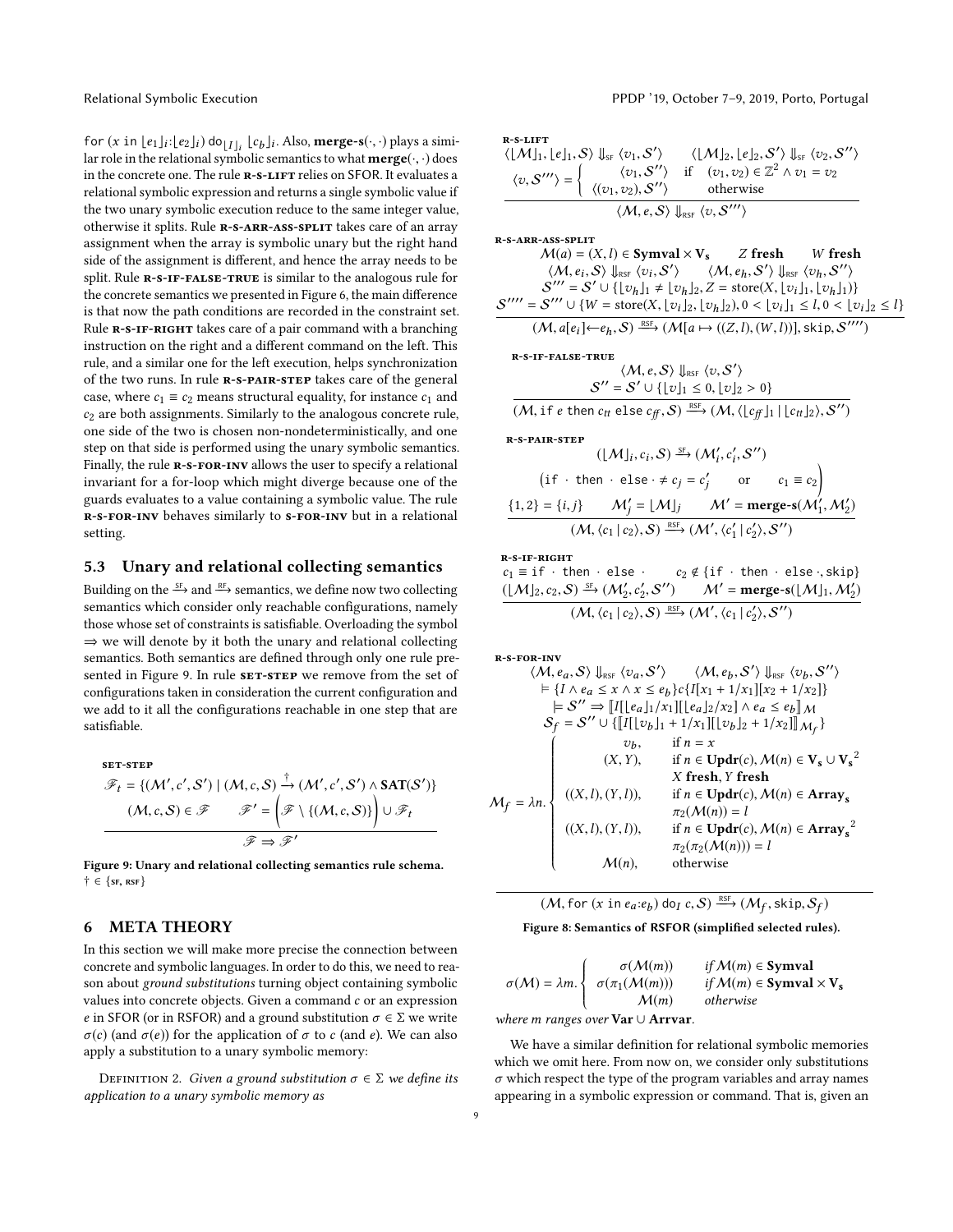PPDP '19, October 7-9, 2019, Porto, Portugal Gian Pietro Farina, Stephen Chong, and Marco Gaboardi

expressing  $e$  (or command  $c$ ) we consider substitutions  $\sigma$  for which  $\sigma(e)$  ( $\sigma(c)$ ) is an expression (command) in FOR (RFOR) whenever e (c) is an expression (command) in SFOR (RSFOR). We also want to consider only substitutions mapping symbolic values to objects of their type. This is characterized by the following definition.

DEFINITION 3. We say that a ground substitution  $\sigma \in \Sigma$  validates a configuration  $(M, c, S)$  and we write  $\sigma \models (M, c, S)$  iff  $\sigma \models S$ ,  $\forall a \in \text{Array}(a) = (X, v) \Rightarrow \sigma(X) \in \{1, \ldots, \sigma(v)\} \rightarrow \mathbb{Z}, \forall x \in$ **Var.**  $M(x) = X \Rightarrow \sigma(X) \in \mathbb{Z}$ , and  $\sigma$  respects the type of array names and program variables in c.

We also consider the natural partial order,  $\leq$  over  $\Sigma$  given by the relation  $\{(\sigma_1, \sigma_2) \in \Sigma^2 \mid \forall X \in \text{dom}(\sigma_1) . \sigma_1(X) = \sigma_2(X)\}\.$ 

## 6.1 Coverage

We now want to formalize the idea that a run of the set semantics can capture (cover) many concrete runs. To do this we formalize what a *final* configuration ( $\mathcal{F}$ ) of the  $\Rightarrow$  semantics (Figure [9\)](#page-8-2) is.

DEFINITION 4. A unary (or relational) configuration s is final, and we write Final(s), when  $s = (M, \text{skip}, S)$ . A set of configurations  $\mathscr F$  is final, denoted Final( $\mathscr F$ ), if and only if forall  $s \in \mathscr F$ . Final(s).

The following lemma states that any concrete execution can be covered by a symbolic path. This symbolic path will have a satisfiable set of constraints which will make it possible to map back symbolic final configurations to the concrete final configuration of the concrete path.

<span id="page-9-1"></span>LEMMA 6.1. If  $\mathcal{F} \Rightarrow^* \mathcal{F}'$ ,  $(M_1, c_1, S_1) \in \mathcal{F}$ , and  $\sigma_1 \models (M_1, c_1, S_1)$ then  $\exists k_{c_1}, \exists (M_2, c_2, S_2) \in \mathscr{F}', \exists \sigma_2 \in \Sigma$  such that  $(\sigma_1(M_1), c_1) \stackrel{\epsilon}{\rightarrow}^{k_{c_1}}$  $(\sigma_2(M_2), c_2)$  (or  $(\sigma_1(M_1), c_1) \stackrel{RF}{\longrightarrow}^{kc_1} (\sigma_2(M_2), c_2)$ ),  $\sigma_2 \vDash (M_2, c_2, S_2)$ , and  $\sigma_1 \leq \sigma_2$ .

## 6.2 Proving and soundness

In symbolic execution we want to execute symbolically a program in order to reason about multiple concrete executions. In order to do this we need to specify an initial memory from which the symbolic execution can start. Without loss of generality we choose as initial memory the most abstract. This leads to the following definition:

DEFINITION 5. Let  $\Phi$  be a unary assertion, and c a command in FOR. Define the following symbolic memory:

$$
\mathcal{M}em_{\Phi,c} \equiv \lambda n \in \mathbf{VarOf}(\Phi) \cup \mathbf{VarOf}(c). \begin{cases} X, & \text{if } n \in \mathbf{Var} \\ (X, L), & \text{if } n \in \mathbf{Arrvar} \end{cases}
$$

where all the variables X, L are meant to be distinct and fresh, and the function  $\text{VarOf}(\cdot)$  returns the set of program variables and array names appearing in the argument.

The previous definition can be easily extended to relational memories, assertions, and commands. As we already discussed, we are interested in using RelSym for proving valid specifications of programs. If we want to prove that a triple  $\{\Phi\}c\{\Psi\}$  is valid, we can execute symbolically c starting from an initial symbolic configuration which satisfies the precondition Φ. If we reach only final configurations whose set of constraints imply the postcondition Ψ, then the triple is valid. Formally:

DEFINITION 6. Let c be a command in FOR (or RFOR) and  $\Phi$  and Ψ unary (or relational) assertions. We say that c symbolically proves Ψ from Φ, and we write  $c : \Phi \Longrightarrow \Psi$  iff there exists  $\mathscr F$  such that

- $\{(\text{Mem}_{\Phi,c}, c, \{\llbracket \Phi \rrbracket_{\text{Mem}_{\Phi,c}}\})\} \Rightarrow_{\text{set}}^* \mathcal{F}$
- Final $(\mathscr{F})$
- $\forall (M, \text{skip}, S) \in \mathscr{F}$ .  $\models S \implies \llbracket \Psi \rrbracket_M$

It now makes sense to formulate the following soundness theorem:

THEOREM 6.2 (SOUNDNESS OF VERIFICATION). Let  $\Phi$  and  $\Psi$  be unary (or relational) assertions and let c be a command in FOR (or RFOR). Then, if  $c : \Phi \Longrightarrow \Psi$  then  $\models {\Phi}c{\Psi}.$ 

PROOF. By structural induction on c, using Lemma [6.1.](#page-9-1)  $\Box$ 

# <span id="page-9-0"></span>6.3 Finding counterexamples: strength of invariants and soundness

We now want to formalize the fact that we can use RelSym for finding counterexamples. Let us consider a program c, a precondition  $\Phi$  and a postcondition Ψ. If starting to evaluate  $c$  from an initial symbolic configuration and a set of constraints that satisfy the precondition Φ, we arrive in a final configuration whose set of constraint is consistent with the negation of the postcondition Ψ (interpreted in the memory of the final configuration), then we know that the post-condition does not hold. This argument motivates the following definition.

Definition 7. Let c be a command in FOR (or RFOR) and Φ, Ψ unary (or relational) assertions. We say that, c symbolically disproves  $Ψ$  from  $Φ$  and we write  $c : Φ ⇒ → Ψ$  if and only if exists  $\mathscr F$  such that

- $\{(\text{Mem}_{\Phi,c}, c, \{\llbracket \Phi \rrbracket_{\text{Mem}_{\Phi,c}}\})\} \Rightarrow_{\text{set}}^* \mathcal{F}$
- $\exists (M, \text{skip}, \mathcal{S}) \in \mathscr{F}.\mathbf{SAT}(\mathcal{S} \cup \{\llbracket \neg \Psi \rrbracket_M\})$

A counterexample to the validity of a unary triple  $\{\Phi\}c\{\Psi\}$ consists of a pair of concrete memories  $M_1, M_2$  and  $\overline{I} \in \textbf{Intlog}$ such that  $M_1 \vDash_I \Phi$  and  $(M_1, c) \vDash^* (M_2, \text{skip})$  but  $M_2 \nvDash^* I \Psi$ .<br>We would like to be able to extract from an execution show

We would like to be able to extract, from an execution showing  $c : \Phi \implies \Psi$ , a counterexample for  $\{\Phi\}c\{\Psi\}$ . Unfortunately, this cannot always be done.

Indeed because in presence of loops, invariants might just approximate the state after the loop has terminated. That is the invariants might not specify precisely enough the state after the loop body has been executed n times for arbitrary n. For instance:  ${z = 0 \land x > 0}$  for (*i* in 1:*x*) do<sub>true</sub>  $z \leftarrow z + 1$  { false } is obviously an invalid triple but the invariant does not say much about the value of  $z$  after the loop has been executed  $x$  times. The invariant  $I_s \equiv z = i$  would instead do the job, specifying exactly the final state. When invariants have this property we say they are strong. With Definition [8](#page-9-2) we capture the notion of strength of an invariant.

<span id="page-9-2"></span>DEFINITION 8. Given a command  $c \equiv$  for  $(x \text{ in } e_1 : e_2)$  do<sub>I</sub>  $c_b$  in<br>D<sub>i</sub> (or in PEOP) we say that the invariant Lis strong iff  $\forall \sigma_1, \sigma_2 \in \Sigma$ FOR (or in RFOR), we say that the invariant I is strong iff  $\forall \sigma_1, \sigma_2 \in \Sigma$ , if  $\sigma_1 \models (M_f, \text{skip}, S_f)$ ,  $\sigma_2 \models (M_f, \text{skip}, S_f)$ , and  $\sigma_1(M) =_R$ <br> $\sigma_2(M)$  then  $\sigma_1(M_f) =_V \sigma_2(M_f)$  $\sigma_2(M)$  then  $\sigma_1(M_f) =_U \sigma_2(M_f)$ .

Where  $R = \left( (\text{Var} \cup \text{Array}) \setminus U \right) \cup \{x\}, U = \text{Upd}(c_b)$  (or  $U =$  $\textbf{Updr}(c_b)$ ), and  $\mathcal{M}, \mathcal{M}_f, \mathcal{S}_f$  are respectively the memory right before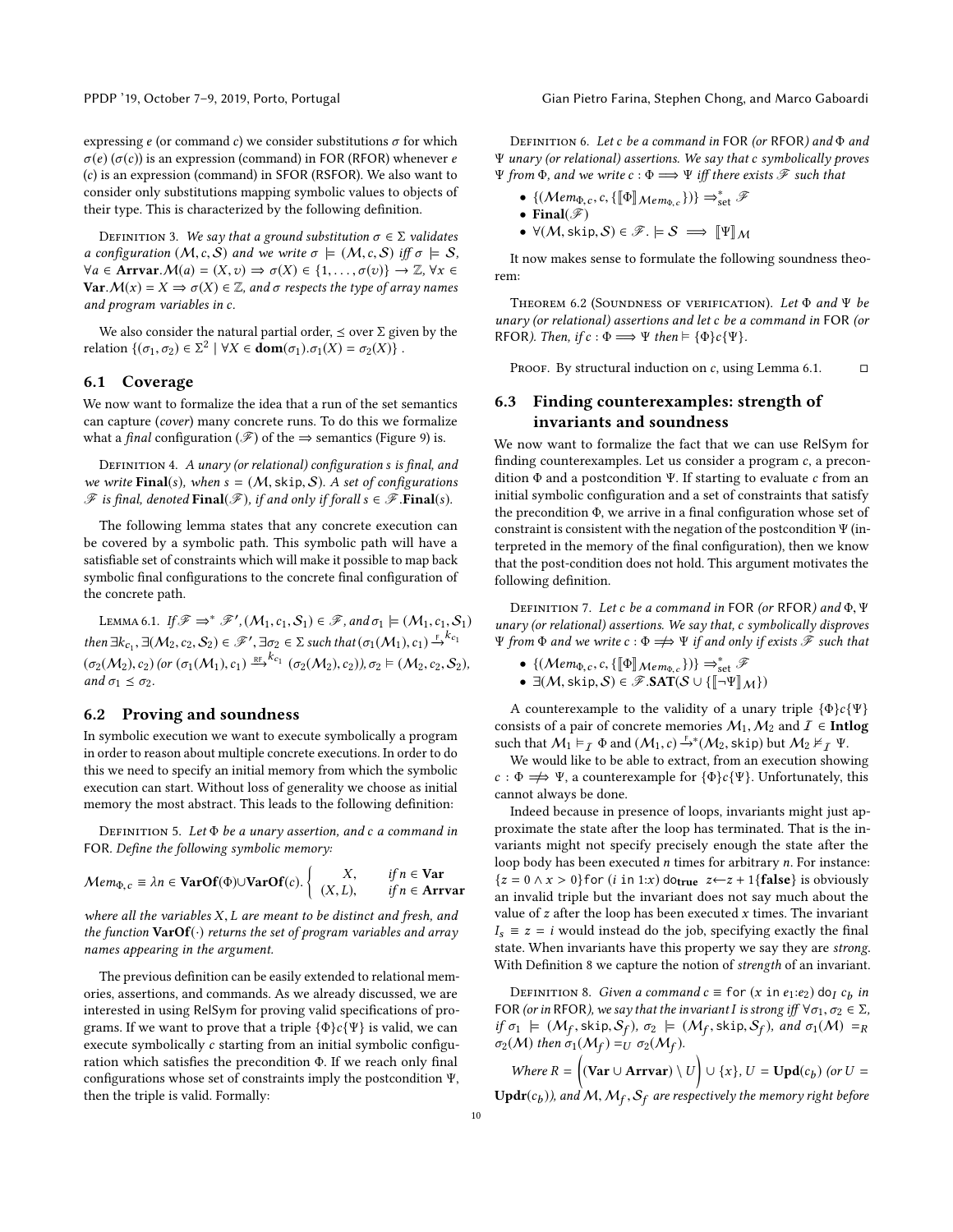the execution of the for-loop, and the memory and the set of constraints after the application of the rule  $s$ -FOR-INV (or  $R$ - $s$ -FOR-INV).

The following theorem allows to avoid false positives in interactive refutation.

<span id="page-10-2"></span>Theorem 6.3 (Soundness of counterexample finding). Let Φ, Ψ be unary (or relational) assertions and c a command in FOR (or RFOR). Then, if  $c : \Phi \Longrightarrow \Psi$  and all the invariants in c (if any) are strong then  $\nvdash \{\Phi\}c\{\Psi\}.$ 

Theorem [6.3](#page-10-2) is a soundness result for counterexample finding which implies (relative) completeness of the proving system w.r.t to the semantics of FOR (and RFOR). Indeed, provided the program c is annotated with strong enough invariants, if RelSym cannot derive  $c : \Phi \Longrightarrow \Psi$  then it has to be the case that  $\models {\Phi}c{\Psi}$ . The completeness just mentioned concerns the proving system and has nothing to do with the semantic completeness of RFOR w.r.t to FOR which has been already ruled out in Section [4.4.](#page-5-2)

# <span id="page-10-0"></span>7 IMPLEMENTATION

RelSym has been implemented in OCaml 4.06 in about 4k LOC. The queries on satisfiability of set of constraints are discharged using the SMT solver Z3 [\[De Moura and Bjørner 2008\]](#page-13-22). The implementation is not fully optimized.

#### 7.1 Checking the semantic judgment

Rules s-FOR-INV and R-S-FOR-INV, include among the premises a Hoare triple validity judgment, which ensures that the assertion provided is an inductive invariant of the loop. By using semantic validity we allow other potential implementations to use different analysis techniques for the verification of that triple, e.g., a sound Hoare logic for FOR (or RFOR). Since we want RelSym to be a selfcontained tool, in the implementation we prove this judgment by recursively calling RelSym. In particular, while executing the rule s-FOR-INV (or R-S-FOR-INV) on the command for  $(x \text{ in } e_1: e_2)$  do<sub>I</sub> c we use recursively RelSym to prove  $\models \{I \land e_1 \leq x \land x \leq e_2\}$ c $\{I[x +$  $1/x$ }, by checking that indeed  $c : I \wedge e_1 \leq x \wedge x \leq e_2 \Longrightarrow I[x+1/x]$ . This can also help in practice in finding the right invariant by giving the user prompt feedback on why the assertion used at the moment is not an inductive invariant.

## 7.2 Checking the strength of the invariant

If we want to use RelSym for finding counterexamples to specifications, we might need to check that the invariant is strong as in Definition [\(8\)](#page-9-2), so that by Theorem [6.3](#page-10-2) we can be sure that the ground substitution provided (if any) by the SMT is indeed a counterexample. In particular, this ensures that, if the SMT returns a  $\sigma$ such that  $\sigma \models \mathcal{S}_f \cup {\lceil \Psi \rceil}_{\mathcal{M}_f}$ , then indeed:

• 
$$
\sigma(\text{Mem}_{\Phi, c}) \models \Phi
$$
  
•  $(\sigma(\text{Man}_c)) \neq 0$ 

•  $(\sigma(Mem_{\Phi,c}), \sigma(c)) \stackrel{F_*}{\rightarrow} (\sigma(M_f), \text{skip})$ (or  $(\sigma_1(M_1), c_1) \stackrel{\text{RF}}{\longrightarrow}^* (\sigma_2(M_2), c_2)$ ),<br>  $\sigma(M_2) = -\Psi$  $\bullet$   $\sigma(\mathcal{M}_f) \models \neg \Psi$ 

A way to check this property is to check for unsatisfiability the following set of constraints:

$$
S_f \cup \{\llbracket I[v_2 + 1/x] \rrbracket^{\mathbf{F}}_{\mathcal{M}_f} \} \cup \{\bigvee_{\{X \in \mathbf{F}\}} X \neq X'\}
$$

where: F is the set of fresh symbols generated during the execution of the rule s-FOR-INV (or R-S-FOR-INV), and  $[[I[v_2 + 1/x]]]_{M_f}^F$  is the result of taking the invariant where  $x$  has been substituted with  $v_2$  + 1, interpreted as a constraint through  $M_f$ , with all the symbols<br>in E substituted with their primed versions. If it is not the case that in F substituted with their primed versions. If it is not the case that SAT( $S_f \cup \{[[I[v_2 + 1/x]]]_{\mathcal{M}_f}^F\} \cup \{\vee_{\{X \in \mathbf{F}\}} X \neq X'\}$ ) then there is only a possible way to satisfy  $\mathcal{S}_f$  once the symbols generated before the loop have been fixed, that is given a ground substitution  $\sigma$  for which  $\sigma \models S''$  then there is only one possible  $\sigma'$  such that  $\sigma \leq \sigma'$ <br>and  $\sigma' \models S_{\sigma}$ . This implies the strength of the invariant I. and  $\sigma' \vDash S_f$ . This implies the strength of the invariant I.

# <span id="page-10-1"></span>8 EXPERIMENTAL RESULTS

We compared our relational symbolic semantics with other techniques used to prove or finding counterexamples to relational properties. In particular with naive self-composition, simple product programs and the product programs construction of [\[Eilers et al.](#page-13-4) [2018\]](#page-13-4). Since our implementation does not use any heuristics to try to improve efficiency it makes sense to compare it with vanilla versions of these techniques. Also, notice that product programs and self-composition can be easily embedded in our framework by just executing self-composed programs and product programs in SFOR, that is by just using unary symbolic semantics. In this section we can see some experimental results that show that relational symbolic execution is comparable in terms of execution time, calls to the solver, and number of steps with respect to self-composition and product programs. The results in Table [\(1\)](#page-11-1) are about proving relational properties, while in Table [\(2\)](#page-11-2) the results are about finding counterexamples to relational properties. Some of the examples are taken from standard literature (sometimes adapting them to our language). In the table an  $R$  (Relational) means that relational symbolic execution was used, while U denotes that the self composed program was analyzed with unary symbolic semantics, a P denotes a product program symbolically executed with unary semantics. Because of space reasons we only show information which showed discernible differences in resource usage. An ↑ denotes that the symbolic execution had to be terminated because it was running for too long, while an  $X$  means that the SMT solver was not able to discharge a query and so the result is unknown. Finally, a ? denotes absence of information, necessary when RelSym ran out of time limits. The results regarding execution time are an average over 50 runs executed on an Intel CPU, 2.80GHz with 16 GB of RAM memory.

The examples concern properties such as non-interference, e.g., ninter. example and inter. example series, ni-array example, or execution time independence e.g., [\[Antonopoulos et al.](#page-12-16) [2017\]](#page-12-16), or continuity e.g., sum-k-lip-cont, or sort-k-lip-cont. On this benchmark overall relational symbolic execution performs better with respect to standard unary self composition and comparably to product programs, in terms of execution time. Besides execution times (unary and relational semantics) we can consider as measures also other information such as the number of steps of the semantics (smallstep #SS, big-steps #BS) performed, calls to the solver (#SMT) and number of final states reached (#S). Using these metrics shows more clearly how a relational approach can, at times, outperform other approaches for the verification or interactive refutation of relational properties. [\[Eilers et al.](#page-13-4) [2018\]](#page-13-4) construction for product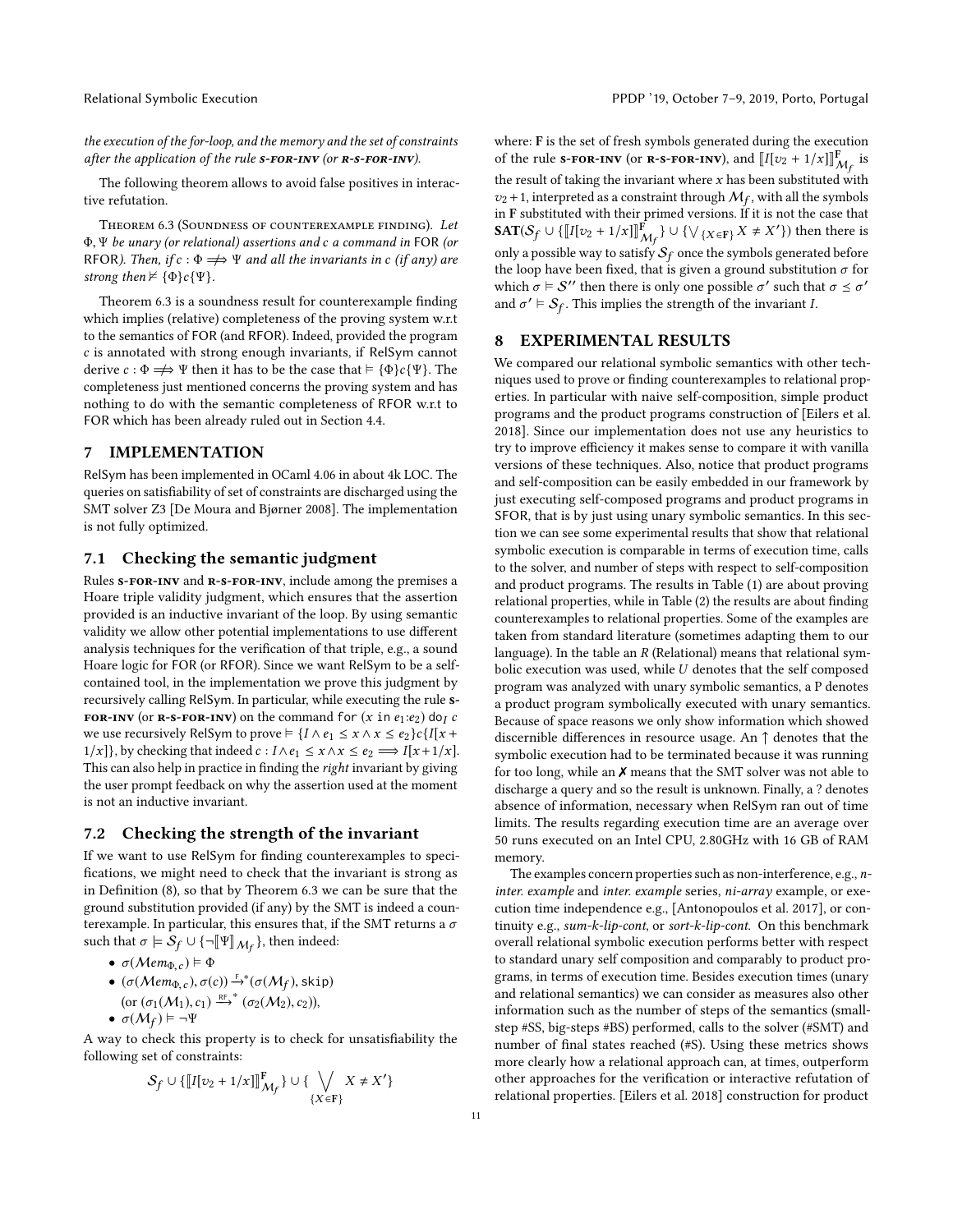<span id="page-11-1"></span>

| Example                 | R/U/P | #BS   | #SS   | #SMT  | #S             | tm(s) |
|-------------------------|-------|-------|-------|-------|----------------|-------|
| Darvas                  | R     | 8     | 5     | 3     | $\overline{c}$ | 0.39  |
| Darvas                  | U     | 15    | 18    | 5     |                | 0.04  |
| Costanzo                | R     | 30032 | 42315 | 10921 | 4096           | 139   |
| Costanzo                | U     | ?     | ?     | ?     | ?              |       |
| Antonopoulos            | R     | 68    | 101   | 20    | 10             | 0.15  |
| Antonopoulos            | U     | 70    | 94    | 22    | 10             | 0.16  |
| Terauchi[1]             | R     | 34    | 63    | 24    | 4              | 0.22  |
| Terauchi <sup>[1]</sup> | P     | 309   | 2472  | 179   | 9              | 1.49  |
| Terauchi <sup>[1]</sup> | U     | 46    | 141   | 22    | 4              | 0.22  |
| Terauchi <sup>[2]</sup> | R     | 55    | 91    | 34    | 9              | 0.36  |
| Terauchi <sup>[2]</sup> | U     | 31    | 155   | 10    | 3              | x     |
| n-inter. example 1      | R     | 5     | 4     | 1     |                | 0.01  |
| n-inter. example 1      | P     | 33    | 56    | 26    | 4              | 0.01  |
| n-inter. example 1      | U     | 9     | 16    | 1     | 1              | 0.01  |
| n-inter. example 2      | R     | 5     | 4     | 1     |                | 0.01  |
| n-inter. example 2      | U     | 9     | 16    | 1     | 1              | 0.01  |
| n-inter. example 3      | R     | 7     | 9     | 1     |                | 0.01  |
| n-inter. example 3      | P     | 30    | 87    | 24    |                | 0.16  |
| n-inter. example 3      | U     | 13    | 36    | 1     | 1              | 0.02  |
| n-inter. example 4      | R     | 14    | 13    | 8     | 4              | 0.08  |
| n-inter. example 4      | P     | 51    | 109   | 35    | 9              | 0.2   |
| n-inter. example 4      | U     | 16    | 14    | 10    | 4              | 0.1   |
| sum-k-lip-cont          | R     | 8     | 5     | 3     |                | 0.04  |
| sum-k-lip-cont          | U     | 8     | 11    | 3     |                | X     |
| sort-k-lip-cont         | U     | 55    | 72    | 23    | 12             | 0.12  |
| sort-k-lip-cont         | R     | 31    | 45    | 12    | 6              | 0.11  |
| sort-k-lin-cont         | Þ     | 50    | 66    | 15    | 12             | 0.12  |

Table 1: Experimental results of proving relational properties. Where Darvas stands for [\[Darvas et al. 2005\]](#page-13-23), Costanzo stands for [\[Costanzo and Shao 2014\]](#page-12-17), Antonopoulos stands for [\[Antonopoulos et al. 2017\]](#page-12-16), Terauchi stands for [\[Ter](#page-13-3)[auchi and Aiken 2005\]](#page-13-3)

<span id="page-11-2"></span>

| Example              | R/P/U | #BS | #SS | #SMT | # $S$ | tm(s) |
|----------------------|-------|-----|-----|------|-------|-------|
| ni-array             | R     | 291 | 380 | 132  | 37    | 1.08  |
| ni-array             |       | 342 | 674 | 90   | 16    | 0.7   |
| [Eilers et al. 2018] | R     |     |     |      |       | 0.03  |
| [Eilers et al. 2018] |       | 13  | 25  |      |       | 0.01  |
| inter. example1      | R     |     |     |      |       | 0.01  |
| inter. example1      |       | 13  | 10  | 10   | 14    | 0.08  |
| inter. example1      |       | 21  | 33  | 5    |       | 0.04  |
| inter. example2      | R     |     |     |      |       | 0.01  |
| inter. example2      |       | 13  | 10  | 10   | 14    | 0.07  |
| inter. example2      |       |     |     |      |       | 0.02  |
| inter-password       | R     | 485 | 714 | 169  | 64    | 1.40  |
| inter-password       |       | 703 | 960 | 190  | 64    | 1.78  |

Table 2: Experimental results for finding counterexamples relational properties.

programs introduces new variables and new branching instructions. This is the main reasons why the number of SMT calls increases. More generally: consider the base product program construction in

PPDP '19, October 7-9, 2019, Porto, Portugal Gian Pietro Farina, Stephen Chong, and Marco Gaboardi

[\[Butler and Schulte 2011\]](#page-12-5) and the number of basic instructions performed (e.g. assignments) as a measure: commands are duplicated even when it doesn't help. Product self-composition is a generic syntactic technique. E.g.: take  $c \equiv p \leftarrow p + 1$ , and suppose we want to show that:  $\models \{p1 = p2\}c\{p1 = p2\}$ . Under product programs we could reduce the problem to verifying:  $= {p1 = p2}c1 \times c2{p1 = p2}$ that is  $\models$  {*p*1 = *p*2}*p*1←*p*1 + 1; *p*2←*p*2 + 1{*p*1 = *p*2}. In the unary symbolic execution of the product program necessarily two assignments will be performed. While executing relationally  $p \leftarrow p + 1$ might only execute one assignment.

This evaluation shows that although we have trade-offs between the different techniques and none of them is always better, in several situations relational symbolic execution brings clear improvements.

#### <span id="page-11-0"></span>9 RELATED WORKS

The works most closely related to ours are the ones that have used symbolic execution for relational properties. [\[Milushev et al.](#page-13-6) [2012\]](#page-13-6) use symbolic execution to check non-interference by means of an analysis based on a type directed transformation of the program first presented in [\[Terauchi and Aiken 2005\]](#page-13-3). The analysis targets programs written in a subset of C which includes procedures calls, and dynamically allocated data structures modeled through a heap. A main difference with our work is that they focus only on non-interference while we focus on arbitrary relational properties. Additionally, they use self-composition while we focus on the design of a formal relational semantics. Finally, they use a generic approach based on heaps, instead, we focus on arrays as concrete data structures and we leverage their properties in the design of our semantics.

In [\[Person et al.](#page-13-24) [2008\]](#page-13-24) symbolic execution is used to check differences between program versions. The property they analyze, although relational can be easily described with two separate execution of the two programs. Indeed, in their work symbolic execution is used separately for the two programs.

Relational properties have also been studied through many other techniques. We already mentioned different works that reduce the verification of relational properties to the one of properties through self-composition [\[Barthe et al.](#page-12-4) [2004;](#page-12-4) [Terauchi and Aiken 2005\]](#page-13-3) and product programs [\[Asada et al.](#page-12-18) [2017;](#page-12-18) [Butler and Schulte 2011;](#page-12-5) [Eil](#page-13-4)[ers et al.](#page-13-4) [2018\]](#page-13-4). Several works have studied relational versions of Hoare logics. For example, Benton [\[Benton 2004\]](#page-12-0) studies relational Hoare logics for noninterference and program equivalence, and Barthe et al. [\[Barthe et al.](#page-12-7) [2014b,](#page-12-7) [2012\]](#page-12-9) study relational Hoare logics for relational probabilistic properties, such as differential privacy. Their work is based on a denotational semantics based on couplings and probabilistic liftings, while ours is operational in nature. Other works such as [\[Banerjee et al.](#page-12-14) [2016\]](#page-12-14) have focused on a relational Hoare logics with frame rules to deal with heap based semantics, and on situations where keeping the traces not aligned might be beneficial in the same spirit of dissonant loop rules introduced in [\[Beringer 2011\]](#page-12-15). Other works instead tried to maximize the amount of synchronicity between the two runs [\[Pick et al.](#page-13-25) [2018\]](#page-13-25). Several works have studied type systems for the verification of different relational properties, some examples are noninterference [\[Nanevski](#page-13-7) [et al.](#page-13-7) [2013;](#page-13-7) [Pottier and Simonet 2003;](#page-13-8) [Volpano et al.](#page-13-26) [1996\]](#page-13-26), security of cryptographic implementations [\[Barthe et al.](#page-12-19) [2014a\]](#page-12-19), differential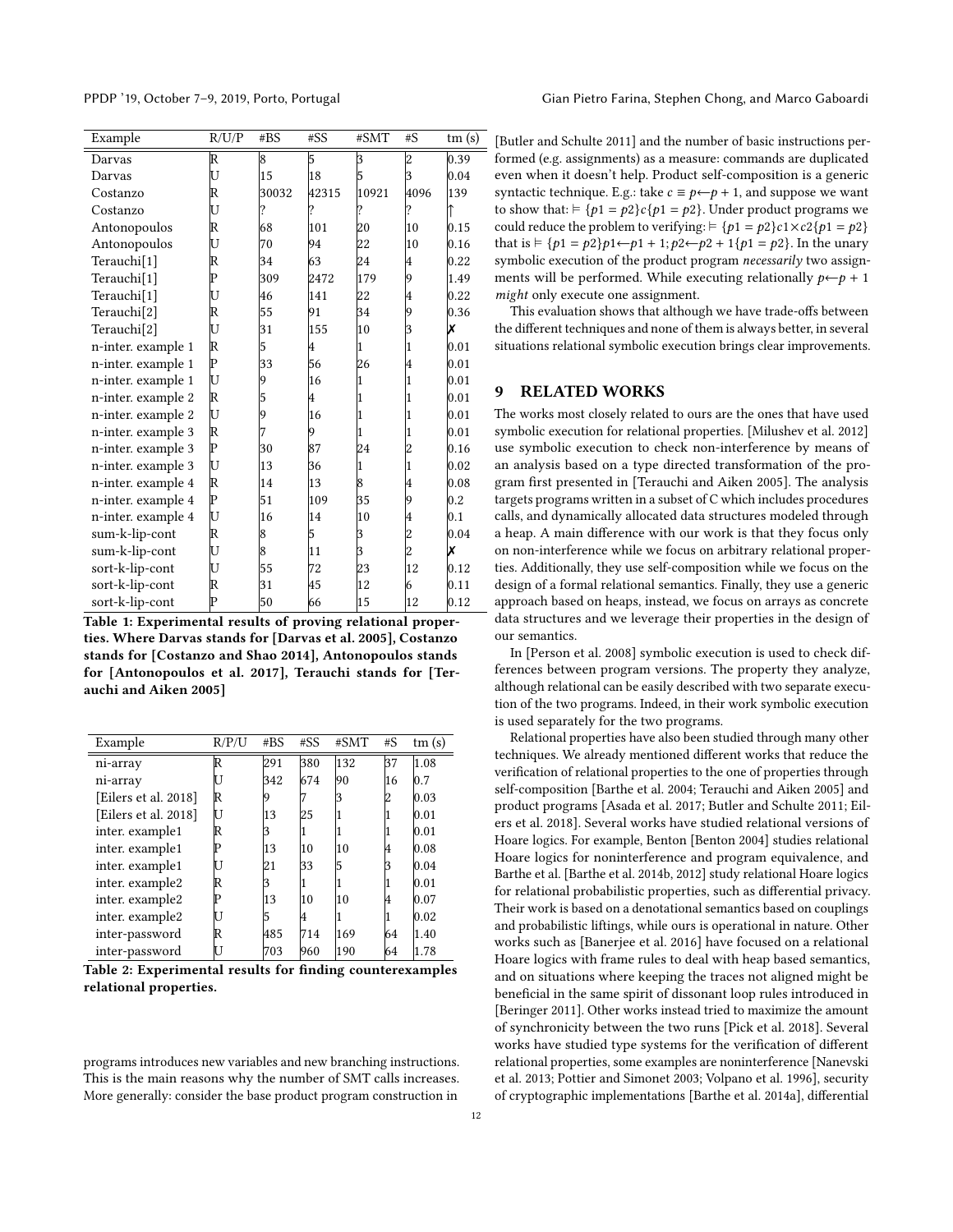Relational Symbolic Execution **PPDP** '19, October 7-9, 2019, Porto, Portugal

privacy and mechanism design [\[Barthe et al.](#page-12-8) [2015\]](#page-12-8), and relational cost [\[Çiçek et al.](#page-12-3) [2017\]](#page-12-3) These approaches are quite different from ours. For instance [\[Çiçek et al.](#page-12-3) [2017\]](#page-12-3) focuses on functional programs, and uses a type discipline which requires a lot of domain expertise. Other works have applied abstract interpretation techniques to noninterference [\[Assaf et al.](#page-12-10) [2017;](#page-12-10) [Feret 2001;](#page-13-11) [Giacobazzi and](#page-13-12) [Mastroeni 2004\]](#page-13-12). While symbolic execution and abstract interpretations share several similarities, the techniques that the approaches rely on are quite different. In [\[Austin and Flanagan 2012\]](#page-12-20) authors introduce faceted values, that resemble our paired values. They do this to simulate simultaneous runs of the same program on different security levels, in order to provide information flow security with a dynamic approach as opposed to a static one as we do in this work. Cartesian Hoare Logic [\[Sousa and Dillig 2016\]](#page-13-9) and its quantitative extension [\[Chen et al.](#page-12-11) [2017\]](#page-12-11) can be used for reasoning about generic k-safety properties, and their quantitative analogous. The language that Cartesian Hoare Logic considers includes arrays and while loops with breaks. The class of properties they consider goes beyond relational properties and their analysis is automated. The main difference between their approach and ours is that we perform symbolic execution which can also be used to finding bugs while they only focus, at least on the theoretical part, on proving correctness via Hoare Logic. Kwon et al. [\[Kwon et al.](#page-13-10) [2017\]](#page-13-10) recently proposed a program analysis for checking information flow policies over streams based on a technique for synthesizing relational invariants. This analysis is not based on symbolic execution, but we plan to explore if their algorithm for synthesizing relational invariants can be used in our setting.

Similar to our work their semantics is based on couplings and the probabilistic lifting of relations. Close to our work is also [\[Albargh](#page-12-21)[outhi and Hsu 2018\]](#page-12-21) where a proof technique, casting differential privacy proofs as a strategy in a game encoded as a set of constraints, is presented. In that work authors focus again in finding proof and not in finding counter examples to differential privacy.

# <span id="page-12-13"></span>10 CONCLUSIONS

In this work we presented RelSym, a foundational framework for relational symbolic execution. The framework supports interactive refutation as well as proving of relational properties for a language with arrays and loops. We provided some meta theoretical results about symbolic execution for its use with respect to proving validity of triples and disproving them and we provided necessary conditions for which disproving is actually sound. We have shown the flexibility of this approach by analyzing examples for a range of different relational properties. We compared the analysis of this properties using different approaches, i.e., self-composition, product programs and relational approach. We have implemented the tool and in the future we plan to address more complex features like functions, promises and closures, as well as exploring the generation of relational loop invariants [\[Chen et al.](#page-12-12) [2011;](#page-12-12) [Hoder et al.](#page-13-27) [2011;](#page-13-27) [Khurshid et al.](#page-13-18) [2003;](#page-13-18) [Kwon et al.](#page-13-10) [2017;](#page-13-10) [Qin et al.](#page-13-15) [2013\]](#page-13-15), limiting in this way the need for annotations provided by the user.

#### REFERENCES

<span id="page-12-21"></span>Aws Albarghouthi and Justin Hsu. 2018. Synthesizing coupling proofs of differential privacy. PACMPL 2, POPL (2018), 58:1–58:30.<https://doi.org/10.1145/3158146>

- <span id="page-12-16"></span>Timos Antonopoulos, Paul Gazzillo, Michael Hicks, Eric Koskinen, Tachio Terauchi, and Shiyi Wei. 2017. Decomposition Instead of Self-composition for Proving the Absence of Timing Channels. In Proceedings of the 38th ACM SIGPLAN Conference on Programming Language Design and Implementation (PLDI 2017). ACM, New York, NY, USA, 362–375.<https://doi.org/10.1145/3062341.3062378>
- <span id="page-12-18"></span>Kazuyuki Asada, Ryosuke Sato, and Naoki Kobayashi. 2017. Verifying Relational Properties of Functional Programs by First-order Refinement. Sci. Comput. Program. 137, C (April 2017), 2–62.
- <span id="page-12-10"></span>Mounir Assaf, David A. Naumann, Julien Signoles, Eric Totel, and Frédéric Tronel. 2017. Hypercollecting semantics and its application to static analysis of information flow. In Proceedings of the 44th ACM SIGPLAN Symposium on Principles of Programming Languages, POPL 2017, Paris, France, January 18-20, 2017. 874–887.
- <span id="page-12-20"></span>Thomas H. Austin and Cormac Flanagan. 2012. Multiple Facets for Dynamic Information Flow. In Proceedings of the 39th Annual ACM SIGPLAN-SIGACT Symposium on Principles of Programming Languages (POPL '12). ACM, New York, NY, USA, 165–178.<https://doi.org/10.1145/2103656.2103677>
- <span id="page-12-14"></span>Anindya Banerjee, David A. Naumann, and Mohammad Nikouei. 2016. Relational Logic with Framing and Hypotheses. In 36th IARCS Annual Conference on Foundations of Software Technology and Theoretical Computer Science, FSTTCS 2016, December 13-15, 2016, Chennai, India. 11:1–11:16.
- <span id="page-12-6"></span>Gilles Barthe, Juan Manuel Crespo, and César Kunz. 2011. Relational Verification Using Product Programs. In Proceedings of the 17th International Conference on Formal Methods (FM'11). Springer-Verlag, Berlin, Heidelberg, 200–214. [http://dl.acm.org/](http://dl.acm.org/citation.cfm?id=2021296.2021319) [citation.cfm?id=2021296.2021319](http://dl.acm.org/citation.cfm?id=2021296.2021319)
- <span id="page-12-4"></span>Gilles Barthe, Pedro R. D'Argenio, and Tamara Rezk. 2004. Secure Information Flow by Self-Composition. In Proceedings of the 17th IEEE Workshop on Computer Security Foundations (CSFW '04).
- <span id="page-12-19"></span>Gilles Barthe, Cédric Fournet, Benjamin Grégoire, Pierre-Yves Strub, Nikhil Swamy, and Santiago Zanella Béguelin. 2014a. Probabilistic relational verification for cryptographic implementations. In The 41st Annual ACM SIGPLAN-SIGACT Symposium on Principles of Programming Languages, POPL '14, San Diego, CA, USA, January 20-21, 2014. 193–206.
- <span id="page-12-7"></span>Gilles Barthe, Cédric Fournet, Benjamin Grégoire, Pierre-Yves Strub, Nikhil Swamy, and Santiago Zanella-Béguelin. 2014b. Probabilistic Relational Verification for Cryptographic Implementations. SIGPLAN Not. 49, 1 (Jan. 2014), 193–205.
- <span id="page-12-8"></span>Gilles Barthe, Marco Gaboardi, Emilio Jesús Gallego Arias, Justin Hsu, Aaron Roth, and Pierre-Yves Strub. 2015. Higher-Order Approximate Relational Refinement Types for Mechanism Design and Differential Privacy. In Proceedings of the 42nd Annual ACM SIGPLAN-SIGACT Symposium on Principles of Programming Languages, POPL 2015, Mumbai, India, January 15-17, 2015. 55–68. [https://doi.org/10.1145/2676726.](https://doi.org/10.1145/2676726.2677000) [2677000](https://doi.org/10.1145/2676726.2677000)
- <span id="page-12-9"></span>Gilles Barthe, Boris Köpf, Federico Olmedo, and Santiago Zanella Béguelin. 2012. Probabilistic relational reasoning for differential privacy. (2012), 97–110. [https:](https://doi.org/10.1145/2103656.2103670) [//doi.org/10.1145/2103656.2103670](https://doi.org/10.1145/2103656.2103670)
- <span id="page-12-0"></span>Nick Benton. 2004. Simple Relational Correctness Proofs for Static Analyses and Program Transformations. In Proceedings of the 31st ACM SIGPLAN-SIGACT Symposium on Principles of Programming Languages (POPL '04). ACM, New York, NY,  $IISA$ ,  $14-25$ .
- <span id="page-12-15"></span>Lennart Beringer. 2011. Relational Decomposition. In Interactive Theorem Proving. Springer Berlin Heidelberg, Berlin, Heidelberg, 39–54.
- <span id="page-12-5"></span>Michael J. Butler and Wolfram Schulte (Eds.). 2011. FM 2011: Formal Methods - 17th International Symposium on Formal Methods, Limerick, Ireland, June 20-24, 2011. Proceedings. Lecture Notes in Computer Science, Vol. 6664. Springer.
- <span id="page-12-1"></span>Swarat Chaudhuri, Sumit Gulwani, and Roberto Lublinerman. 2010. Continuity Analysis of Programs. In Proceedings of the 37th Annual ACM SIGPLAN-SIGACT Symposium on Principles of Programming Languages (POPL '10). ACM, New York, NY, USA, 57–70.<https://doi.org/10.1145/1706299.1706308>
- <span id="page-12-2"></span>Swarat Chaudhuri, Sumit Gulwani, and Roberto Lublinerman. 2012. Continuity and Robustness of Programs. Commun. ACM 55, 8 (Aug. 2012), 107–115.
- <span id="page-12-11"></span>Jia Chen, Yu Feng, and Isil Dillig. 2017. Precise Detection of Side-Channel Vulnerabilities using Quantitative Cartesian Hoare Logic. In Proceedings of the 2017 ACM SIGSAC Conference on Computer and Communications Security, CCS 2017, Dallas, TX, USA, October 30 - November 03, 2017. 875–890.
- <span id="page-12-12"></span>Shikun Chen, Zhoujun Li, Xiaoyu Song, and Mengjun Li. 2011. An Iterative Method for Generating Loop Invariants. In Proceedings of the 5th Joint International Frontiers in Algorithmics, and 7th International Conference on Algorithmic Aspects in Information and Management (FAW-AAIM'11).
- <span id="page-12-3"></span>Ezgi Çiçek, Gilles Barthe, Marco Gaboardi, Deepak Garg, and Jan Hoffmann. 2017. Relational cost analysis. In Proceedings of the 44th ACM SIGPLAN Symposium on Principles of Programming Languages, POPL 2017, Paris, France, January 18-20, 2017. 316–329.
- <span id="page-12-17"></span>David Costanzo and Zhong Shao. 2014. A Separation Logic for Enforcing Declarative Information Flow Control Policies. In Principles of Security and Trust - Third International Conference, POST 2014, Held as Part of the European Joint Conferences on Theory and Practice of Software, ETAPS 2014, Grenoble, France, April 5-13, 2014, Proceedings. 179–198. [https://doi.org/10.1007/978-3-642-54792-8\\_10](https://doi.org/10.1007/978-3-642-54792-8_10)